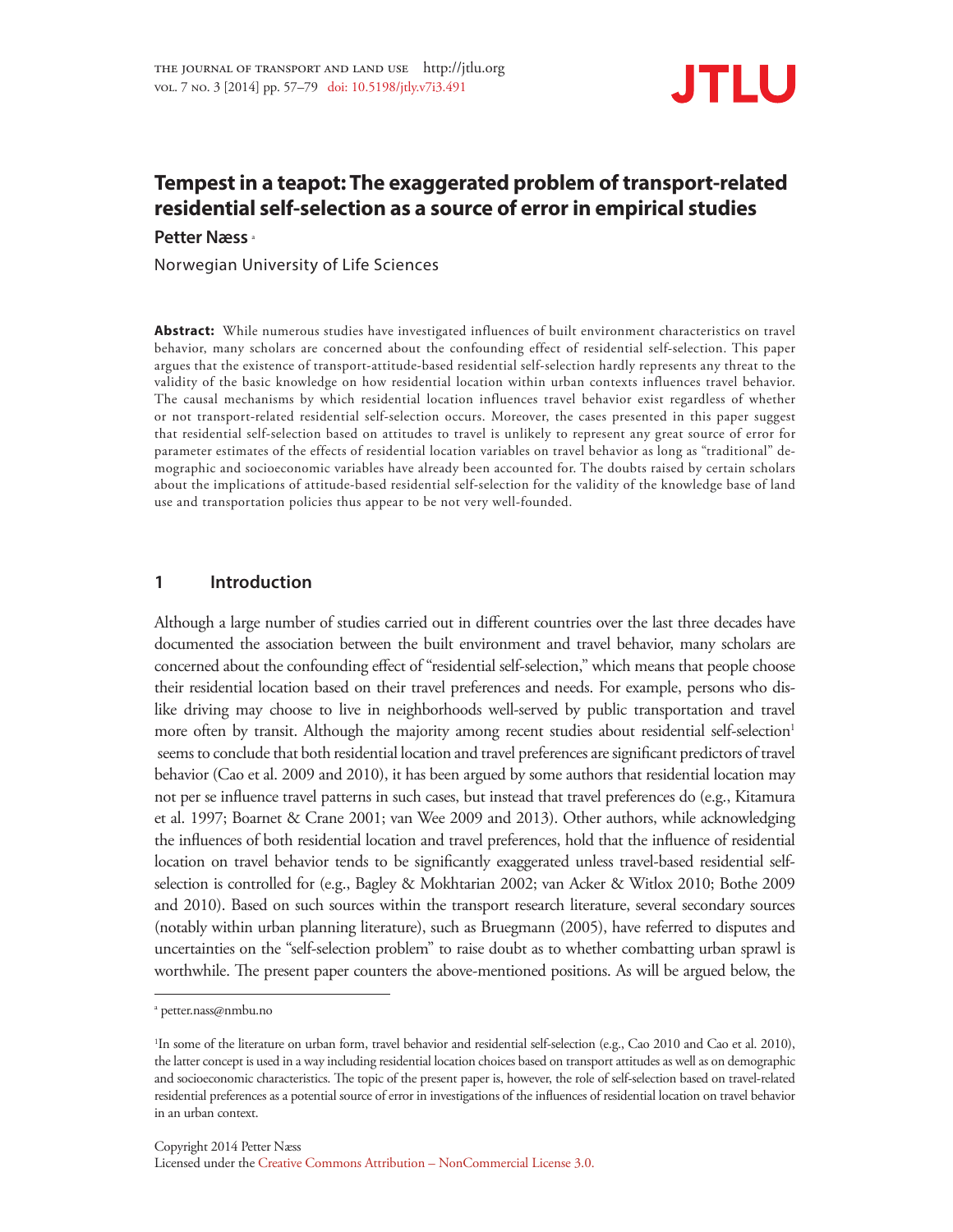causal mechanisms by which residential location influences travel behavior exist regardless of whether or not transport-related residential self-selection occurs. To the extent that such self-selection represents any methodological problem in studies of the influences of residential location on travel, it concerns the accuracy of attempts to quantify the magnitudes of these influences. The examples given in this paper suggest that residential self-selection based on transport attitudes hardly represent any important source of error in quantitative studies of relationships between residential location and travel as long as control is made for "ordinary"demographic and socio-economic characteristics of the respondents such as income, gender, age, household characteristics, education, workforce participation, etc. The worry among scholars, in particular in North America, about the implications of attitude-based residential self-selection for the knowledge base of land use and transportation policies is therefore, in my opinion, considerably exaggerated.

My line of argument goes as follows:

- a) The causal mechanisms by which residential location influences travel behavior are wellunderstood theoretically and empirically well-documented
- b) Transport-related residential self-selection is in itself a demonstration of the influence of residential location on travel behavior
- c) Exact, context-independent quantification of effects of residential location is neither possible nor necessary for reasonable land use policymaking
- d) Travel attitudes are not necessarily antecedent to choices of residential location but may themselves be influenced by residential location
- e) People may have preferences for particular modes, but does anyone prefer to drive long distances rather than short?
- f) Activity preferences may be just as important as travel preferences in attitude-based residential self-selection
- g) Travel attitudes are not the most important criteria of residential preferences, and several constraints can prevent people from realizing what they would otherwise prefer

Arguments a – c seek to establish that existing knowledge already enables planners and policy-makers to design urban land use strategies favorable to promote transport policy goals such as reducing greenhouse gas emissions, energy consumption and car dependency. If we want urban land use policies to contribute to such goals, we know a lot of what kinds of land use should be preferred and what kinds should be avoided. We know, for example, that urban outward expansion and low-density development will normally cause more car travel than urban densification. The existence of attitude-based residential knowledge does not represent any threat to the validity of this basic knowledge. Moreover, due to the social, spatial and temporal context-dependence of each urban planning situation, exact predictions of the transport effects of a given urban developmental strategy are not possible. Therefore, using more sophisticated statistical techniques to measure the contribution of attitude-based self-selection to geographical variations in residents' travel behavioral patterns is maybe not such a big deal. Knowledge about the order of magnitude of the likely effects in different urban contexts will arguably be sufficient for informed policymaking and planning.

If exact estimates of the travel behavioral effects of residential location are still considered important, arguments d – g aim to demonstrate that residential self-selection based on attitudes to travel are unlikely to represent any great source of error if "traditional" demographic and socioeconomic variables have already been accounted for. Rather than doing increasingly sophisticated studies to quantify the relative importance of built environment characteristics and residential self-selection to travel behavior, scholars should put more energy into investigating questions hitherto not covered by much research,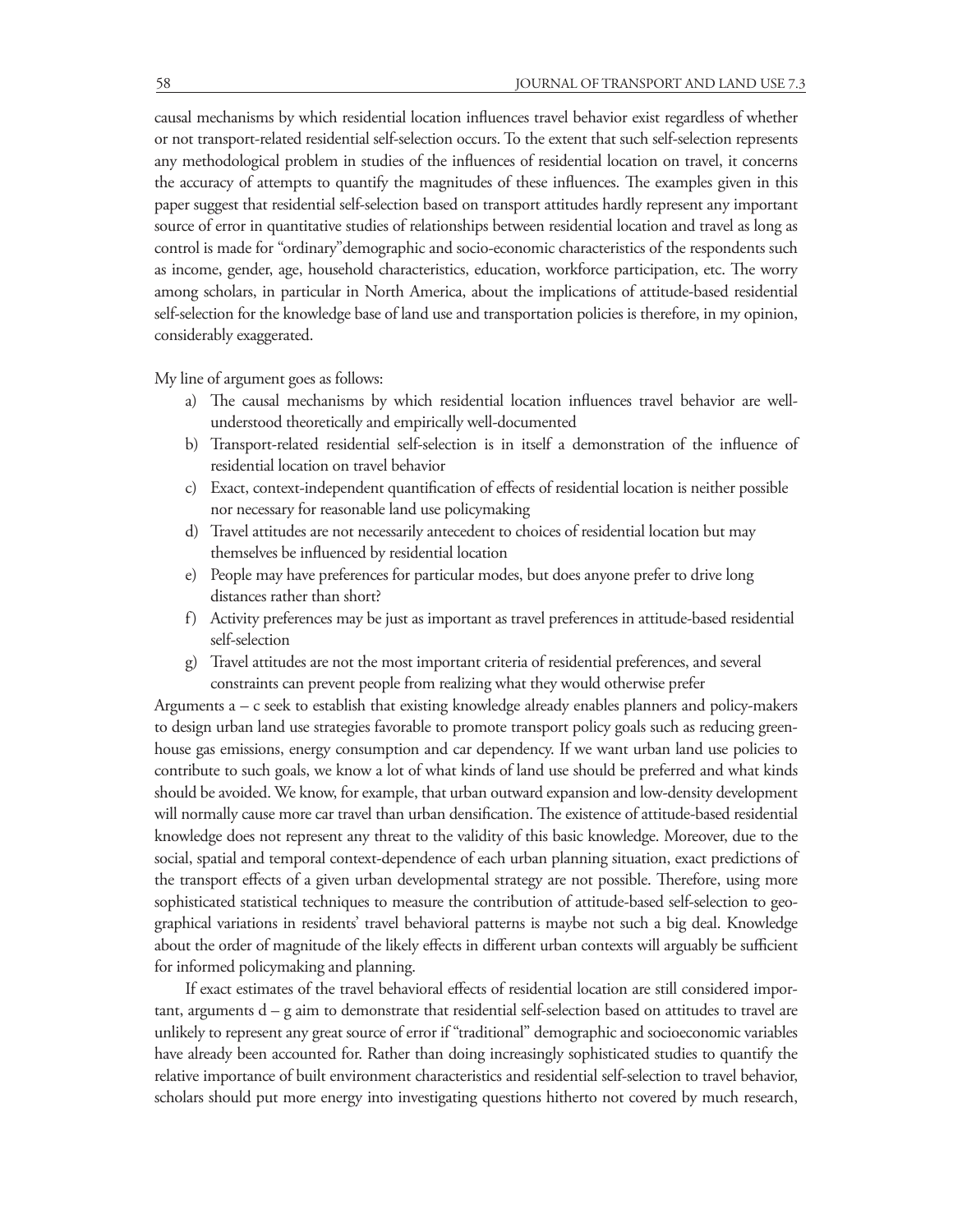such as whether, and in case how and why, residential location influences travel differently in different kinds of cities and across population groups.

Besides presenting theoretical arguments, the paper will draw on empirical studies conducted by myself and colleagues in different cities, especially the studies in Copenhagen Metropolitan Area, Denmark (Næss 2005, 2006a and b, 2009, and 2011), Hangzhou Metropolitan Area, China (Næss 2010 and 2013) and a still on-going study in Greater Oporto, Portugal (Pinho & Silva 2015). All these studies have been carried out by means of a combination of qualitative and quantitative research methods. The Copenhagen Metropolitan Area study included 17 qualitative interviews with residents living in five different (inner-city and suburban) neighborhoods, a questionnaire survey comprising 1932 respondents from 29 selected residential neighborhoods, and a travel diary follow-up survey completed by 273 of the respondents of the first survey. The Hangzhou study Metropolitan Area included 28 qualitative interviews with residents living in five neighborhoods representing different metropolitan contexts, as well as a questionnaire survey answered by 3155 respondent from a large number of neighborhoods distributed over the metropolitan area. The Greater Oporto study was first carried out only as a questionnaire study (cf. Næss, Silva & Pinho 2011), but has later been expanded to include also a number of qualitative interviews. In the present paper, the material drawn on from the Oporto study will only be the interview material. In each of the three city cases, the interviews, each lasting for 1 to 2 hours, were audio-recorded and transcribed. Due to missing answers to some questions, the survey material used in subsequent multivariate analyses includes a lower number of respondents than the number of returned questionnaires. More details about the methods of each study can be found in the publications cited above. The purpose of the present paper is not to once again present the methodology and bring the main results of these studies, but instead to highlight some aspects that can help shedding light on the issue of residential self-selection.

#### **2 Self-selection as a methodological problem**

In standard literature on social science surveying methods, self-selected samples are mentioned as an important source of error (see, e.g., Heckman 1979). For example, when television program hosts make a poll among the watchers of a debate program whether they consider a certain phenomenon to be a problem or not, those who consider the phenomenon problematic may be more prone than their more indifferent counterparts to watch this particular program and dial their opinion to the TV channel. Correspondingly, in connection with studies of the influence of land use on travel, some commentators have pointed to the fact that people who for other (non-urban-structural) reasons are prone to travel a lot by car, may prefer to move into suburban neighborhoods matching their preferences, i.e., locations where roads are wide and relatively non-congested, and with ample parking space. Conversely, people who do not like to (or are not able to) travel by car may choose a residential location where other modes of travel are facilitated to a higher extent than car driving. When researchers find, e.g., correlations between inner-city residential location and a low amount of travel by car this relationship might thus be caused not by the location of the dwelling in itself, but by individual characteristics of the residents (e.g., their income level or certain attitudes predisposing them to minimize on car travel or abstain from owning a car). The problem of self-selection occurs if such individual characteristics have not to a sufficient extent been controlled for.

Nowadays, studies of the influence of urban structure on travel behavior without some multivariate control for non-urban-structural variables are relatively uncommon. Most studies on the topic since the early 1990s include control for several demographic and socioeconomic variables such as gender, age, household characteristics, employment status, and income. Despite such control, in situations where attitude-based residential self-selection may occur it is sometimes argued that land use and transporta-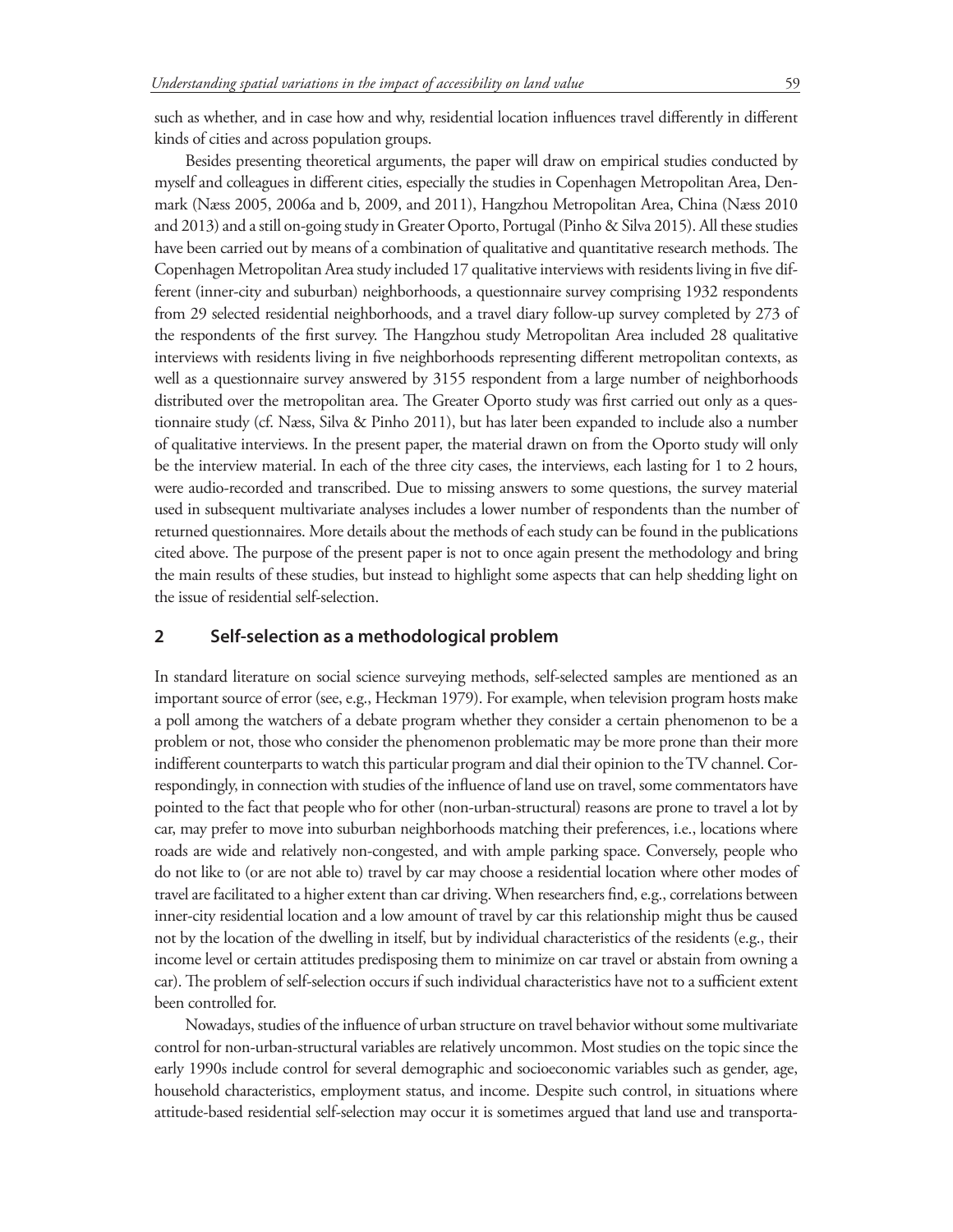tion patterns as such do not influence travel patterns, but instead that travel preferences do. Or at least it is argued that the influence of residential location on travel will be overestimated unless separate control is made for attitude-based residential self-selection (Handy 1996; Kitamura et al. 1997; Bagley & Mohktarian 2002; van Wee 2009 and 2013).

# **3 Causal influences of residential location on travel exist, regardless of residential self-selection**

At best, the claim that the problem of self-selection makes the results of empirical studies carried out until now inconclusive is imprecise and needs qualification. Does self-selection raise doubt about the existence of any influence of residential location on travel behavior, or about the magnitude of such an influence? Elaborating on the statements *a – c* mentioned in the introductory part, arguments will be put forth below against the first of these assumptions, i.e., against the idea that residential self-selection gives reason to doubt whether there exist causal influences of residential location on travel behavior.

## *a) The causal mechanisms by which residential location influences travel behavior are well-understood theoretically and empirically well-documented*

Theories of transport geography and transport economy consider the travel between different destinations to be influenced on the one hand by the reasons people may have for going to a place, and on the other hand by the costs and inconvenience involved when traveling to this location (Jones 1978). The urban structural situation of the dwelling influences how long or short distances the residents will need to travel in order to reach various opportunities for activities (job, school, shopping, leisure activities, etc.), and which means of transportation will be possible and attractive to use for these trips (Christaller 1966; Hägerstrand 1970; Boarnet & Crane 2001). Despite decentralizing trends, most cities—at least in Europe—still have a higher concentration of workplaces, retail businesses, public agencies, cultural events, and leisure facilities in the historical urban center and its immediate surroundings than in the peripheral parts of the urban area. For residents in the inner and central parts of the city, distances will be short to this concentration of facilities, which offers the largest supply of work opportunities, the broadest range of commodities in the stores, and the highest diversity of services (Berry & Garrison 1958). Downtown is usually also close to the geographical center of gravity of the jobs and service facilities that are not themselves located in the city center (Nielsen 2002). Therefore, the distances to suburban workplaces and facilities will also be on average shorter for those living close to the city center. Local-area densities are usually also higher in the inner parts of cities than in the peripheral suburbs. With a higher density of residences or workplaces in the local area, the population base for various types of local service facilities will increase. Hence, the average distance from residences to local services will also be shorter. Inner-city residents could thus be expected, on average, to make shorter daily trips than their outer-area counterparts to both local and more specialized facilities, and a high proportion of destinations might be easily reached on foot or by bicycle.

In addition, local-scale urban design principles, such as street pattern, availability of sidewalks and bike paths, etc., and aesthetic neighborhood qualities, can influence the attractiveness of non-motorized travel modes and can for some travel purposes also affect trip destinations.

In order to demonstrate empirically that residential location is a (contributory) cause of differences in travel behavior, the basic mechanisms by which residential location influences travel behavior must be identified. Examples showing the *rationales* on which people base their frequency of participation in out-of-home activities, the locations of these activities, the modes of travel used to reach these locations, and the routes followed make up important links in the mechanisms by which urban structures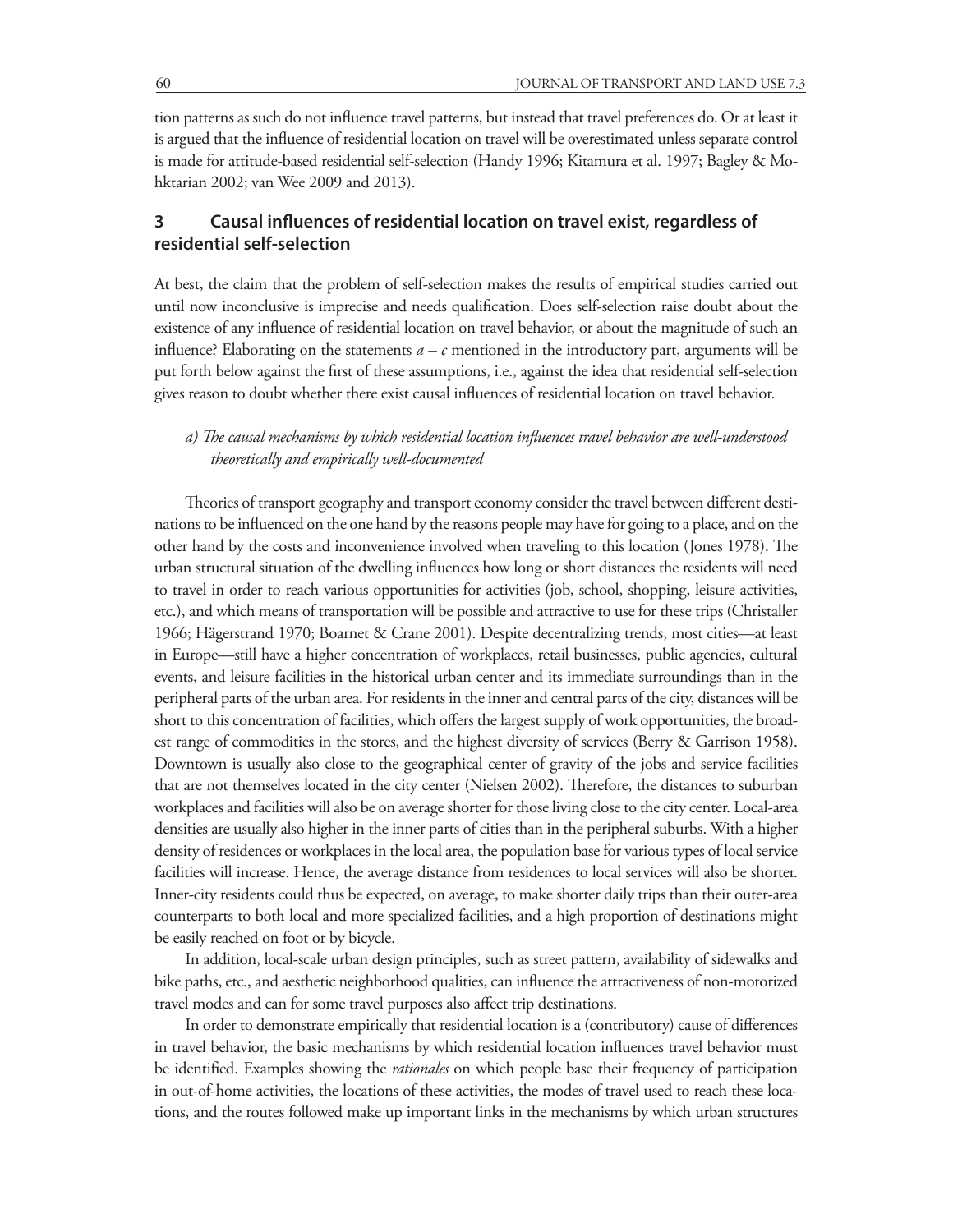influence travel behavior. Transport rationales are understood here as the backgrounds, motivations, and justifications that agents draw on when they make transport-relevant decisions about their participation in activities, location of these activities, modes of transportation, and the routes followed (Næss & Jensen 2005, p. 165, see also Beckmann 2001). Combined with the spatial configuration of residences, employment, and other facilities in a city or metropolitan area, the transport rationales produce some characteristic relationships between residential location and travel found in a number of different urban contexts.

According to Røe (2001), the mobility lifestyle of most of inhabitants in modern, affluent cities could be characterized as spatially flexible. Typical for this mobility lifestyle is that proximity is of minor importance when choosing where to live, work, and carry out leisure activities. The social networks are also spread over a large area, sometimes including exurban areas. Some inhabitants still have few mobility resources and their mobility lifestyle is therefore less flexible, based to a high extent on public transportation. However, for both mobility lifestyle groups, residential location has a bearing on travel behavior. For the highly flexible individuals, residential location in the inner city, with its many facilities in near proximity of the dwelling, allows choices among the many services in the vicinity of the dwelling as well as elsewhere in the urban region. In contrast, people belonging to the same mobility lifestyle group and living at the outskirts of the city need to travel long distances in order to meet their preferences. For inner-city residents with less flexible mobility lifestyles, availability of a wide range and number of facilities within a relatively short distance from the dwelling allows many opportunities for choice despite these interviewees' relatively confined geographical radius of action. Members of the lowmobility lifestyle group living in the suburbs are, however, experiencing several spatial constraints and a low degree of freedom of choice, especially if the area is poorly served by public transportation. (Røe 2001.)

The tendency of high-mobile inhabitants of modern cities to emphasize (within some threshold distances) the possibility of choosing among facilities rather than proximity means that *the amount of travel* is influenced to a higher extent by the location of the residence in relation to concentrations of facilities, rather than the distance to the closest single facility within a category. This is especially true as regards workplaces. Daily traveling distances, therefore, tend to be more influenced by the distance from the dwelling to the city's main concentration of facilities (usually the inner city) than by its distance to local centers. For non-specialized leisure and daily routine activities (such as grocery shopping), more emphasis is placed on proximity, especially among less mobile population groups (Næss 2005, 2006a). Similar transport rationales have been identified in a number of Nordic studies (Røe ibid.; Tillberg 2001; Nielsen 2002; Næss & Jensen 2004; Næss 2005 and 2006a) as well as in Oporto, Portugal (Pinho & Silva 2015) and Hangzhou, China (Næss 2013). This similarity across widely differing contexts suggests that there may be a high degree of generality of the basic mechanisms through which urban form influences travel behavior.

Based on the above-mentioned qualitative studies, choices of *travel modes* are influenced by two main groups of interconnected rationales:

- Rationales concerning the efficiency of the movement from origin to destination, related to time consumption, economic costs and accessibility benefits of traveling by different modes
- • Rationales concerning the process of moving from origin to destination, related to physically, psychologically and socially positive or negative aspects associated with traveling by a particular mode

Several of the rationales are hinted at indirectly through a criterion of trip distance as an important condition influencing the interviewees' choices of travel modes. Since long trips will be very time-consuming as well as physically exhausting if they are made by non-motorized modes (in particular by foot), rationales of time-saving and limitation of physical efforts will logically imply a dependence of travel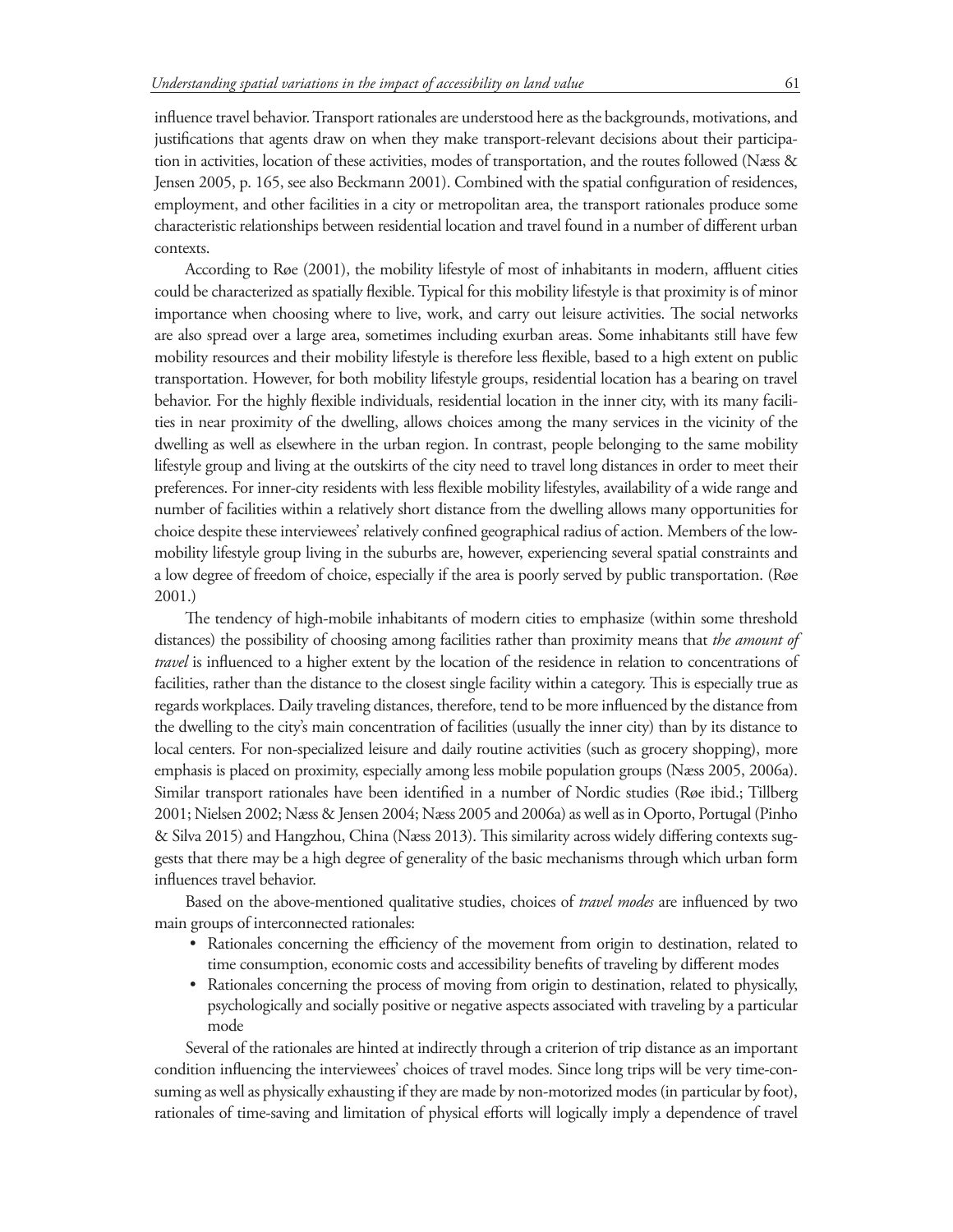modes on trip distances. Living close to relevant trip destinations, as inner-city dwellers tend to do more often than their suburban counterparts, thus does not only contribute to shorter traveling distances, but also implies a higher propensity of using non-motorized modes.

In our questionnaire surveys in the metropolitan areas of both Copenhagen and Hangzhou, questions were asked about residential preferences. Based on the answers to these questions, dummy variables for transport-related residential preferences were computed. In the Copenhagen study, the dummy variable for transport-related residential preferences was based on the respondents' selection of the three residential characteristics they considered most important among a battery of 17 characteristics. Respondents selecting one or more (out of four) characteristics representing proximity to public transport and daily destinations were given the value 1, while respondents not giving priority to any such feature of the dwelling were giving the value 0. The four characteristics were the following ones: "Short distance to the workplace," "Close to shopping facilities," "Close to rail station" and "Close to bus stop." In the Hangzhou study, respondents were in a similar way asked to select and prioritize three out of 20 characteristics that would be most important if they were to move from their present residence to a new dwelling. Respondents whose two highest-rated residential characteristics included one of the four above-mentioned characteristics were assigned a value of 1, while the remaining respondents received a value of 0.

In both city cases, a comparison was made of the relationship between residential location and traveling distance by car among respondents with and without transport-related residential preferences. In both metropolitan areas, there was a clear tendency in each group of respondents of longer travel distances the further away from the city center the respondents were living (Næss 2009 and 2010). Moreover, in each city region separate analyses were also made for residents living at locations poorly matching their transport-related preferences (dissonant residents) and those who live at locations where their residential preferences are met (consonant residents) (cf. Schwanen & Mokhtarian 2004; Cao et al. 2009). As can be seen in Figure 1, travel distances by car in both city regions increase the further away from the city center the residence is situated both among consonant and dissonant residents. Not surprisingly, the difference between suburbanites and inner-city dwellers in the amount of car traveling is greater in the consonant group, which consists of inner-city dwellers who consider proximity to public transport, employment, and/or shopping opportunities important and suburbanites who do not think these characteristics are important. But also in the dissonant group, consisting of suburbanites who do consider proximity to public transport, employment, and/or shopping opportunities important and inner-city dwellers who do not think these characteristics are important, we find a pattern in each city region of longer traveling distances by car among respondents living in the suburbs than among their inner-city counterparts (Næss 2009 and 2010). Among Hangzhou respondents, there is a slight tendency that mismatched suburban residents are less likely to exercise their preferences because of the built environment than mismatched urban residents, resembling findings by Schwanen & Mohktarian (2004). The main point is, however, that suburbanites drive longer distances than inner-city dwellers both in the consonant and the dissonant group. If transport-related residential self-selection were the main reason for geographical differences in travel behavior, inner-city residents who do not consider proximity to public transport and daily destinations important could instead be expected to drive longer distances than suburbanites who do consider such characteristics of the dwelling important.

The above-mentioned relationships between the distance from the dwelling to the city center and traveling distance by car hold true also when carrying out multivariate statistical analyses controlling for demographic and socioeconomic variables as well as for transport-related residential preferences. This applies not only to the influence of residential location on traveling distance by car, but also on total weekly traveling distances, travel by non-motorized modes, and travel by public transport (most of these results are reported in Næss 2009; Næss 2010; and Pinho & Silva 2015). The demonstration of a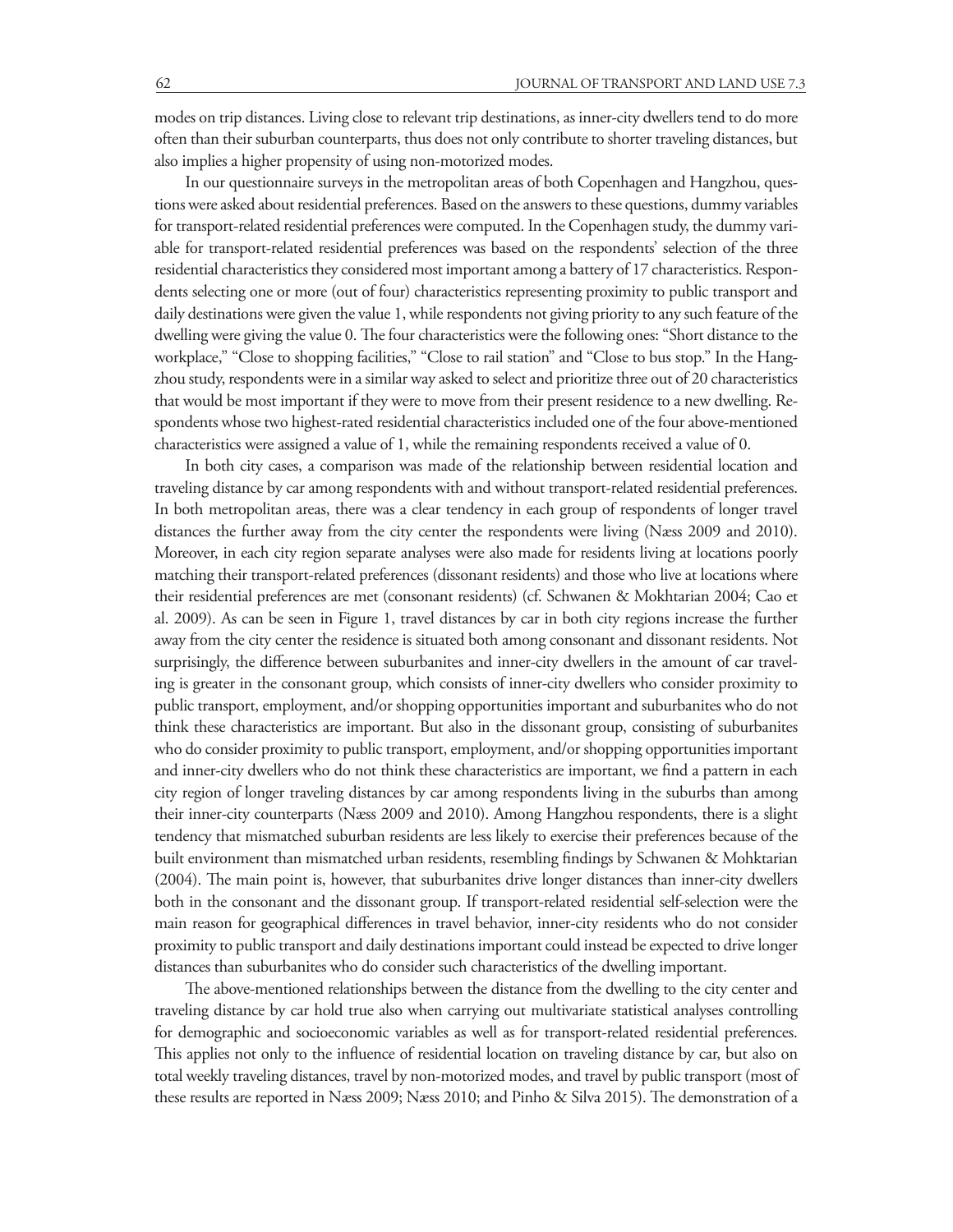

Figure 1: Mean travel distances by car on weekdays among dissonant ("mismatch") and consonant ("match") residents living in different distance intervals from the city centers of Copenhagen (left) and Hangzhou (right).

Copenhagen: N = 1793 in total (of which 861 consonant and 932 dissonant), varying from 401 to 526 in the different distance intervals. Hangzhou: N = 2829 in total (of which 1537 consonant and 1292 dissonant), varying from 655 to 791 in the different distance intervals. (Please notice the different scales of the vertical axes.)

separate and considerable effect on travel behavior from the location of the dwelling relative to the city center, also when controlling for socio-demographics and residential self-selection, is in line with the findings by Hammond (2005), Bhat & Guo (2007), Zhou & Kockelman (2008), Chatman (2009), Cao (2010), and Cao et al. (2010).

The conclusions from the above-mentioned studies add to the quite overwhelming international evidence that urban spatial structures matter to travel behavior and are in line with what could be expected from theoretical insights within fields such as transportation geography (Tobler 1970; Jones 1978; Fox 1995), time-geography (Hägerstrand 1970), and central place theory (Christaller 1966; Berry & Garrison 1958).

Importantly, these causal mechanisms by which residential location influences travel distances and modes exist whether or not any transport-related residential self-selection takes place. The issue raised about attitude-based residential self-selection is therefore not whether causal influences exist of residential location on travel behavior. The concern is instead whether the autonomous influences of built environment characteristics on travel are "large enough to matter" (Cao et al. 2009).

## *b)Transport-related residential self-selection is in itself a demonstration of the influence of residential location on travel behavior*

As argued earlier by Næss & Jensen (2000), Næss (2005, 2006 a and b, 2009) and Chatman (2009), the fact that people to some extent "self-select" into areas matching their transport attitudes is in itself a demonstration of the importance of urban structure to travel behavior. If there were no such influence, people who prefer to travel by non-motorized modes might as well settle in the peripheral part of the metropolitan area, far away from the concentration of workplaces and service facilities found in the central and inner city.

For transport-attitude-based residential self-selection to exist there must thus already exist some residential areas whose influences on travel needs and travel opportunities are such that potential movers find reasons to self-select themselves into becoming residents of these neighborhoods. The (perceived)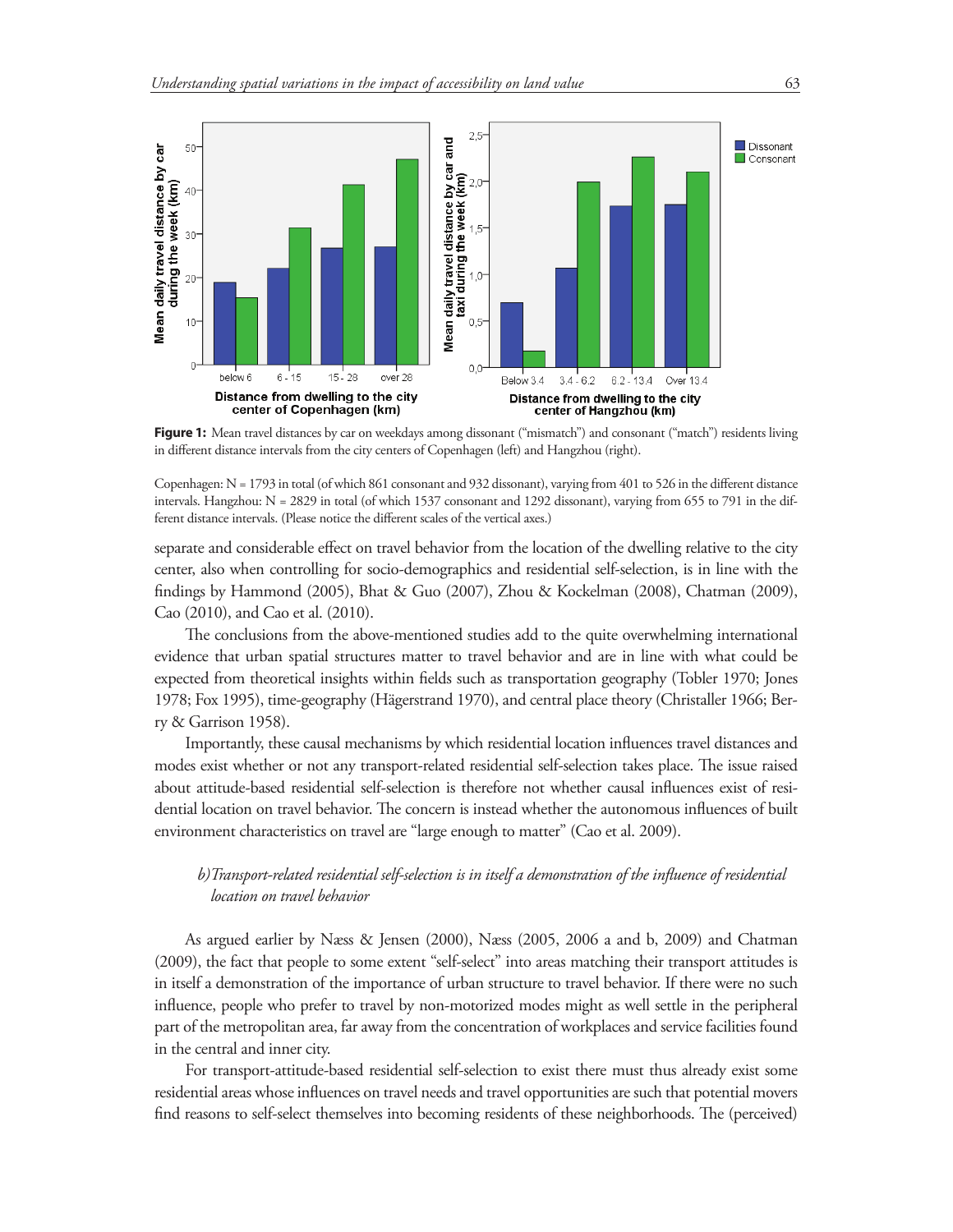causal mechanism between residential location and travel must therefore exist prior to residential selfselection. This causal influence cannot be explained away by subsequent attitude-based choices of residential locations.

Here, it might be objected that people may possibly be wrong when assuming that it will be easier to realize a car-independent lifestyle in an inner-city setting than in the urban periphery (and conversely to realize a car-based lifestyle in the suburbs than in a neighborhood close to downtown). However, such large-sale misconceptions among urban populations do not appear to be very likely, given the fact that urban residents make their own experiences about their need for traveling at different locations in the city and can compare the situation of their present dwelling with previous places of residence. They can also share their experiences with colleagues and friends.

In the qualitative interviews of the above-mentioned studies in Copenhagen Metropolitan Area, Hangzhou Metropolitan Area and Greater Oporto, a clear tendency can be found that interviewees living in inner districts and/or close to main public transport lines mention accessibility or reduced needs for transport as important positive features of the neighborhood and/or reasons for living there, while interviewees living in neighborhoods with poor availability of facilities do not. The only exceptions are two suburban interviewees (one in Oporto and one in Hangzhou) who point at the proximity of their employer-provided dwellings to their workplaces.

The fact that most of the interviewees living in central districts or sub-centers well-served by public transport mention accessibility or reduced needs for transport as important elements of their residential preferences, while those living in neighborhoods with poor transit provision and low availability of facilities do not, could be interpreted as an indication of transport-related residential self-selection. But such self-selection hardly undermines the causal relationships between urban structures and travel behavior. Rather, emphasis on accessibility to jobs and other facilities is an example of the rationale of minimizing the friction of distance. Similar to how this rationale, together with a rationale of choosing the best facility, influences residents' locations of their activities, the rationale of minimizing the friction of distance will also, when key trip destinations (particularly the workplace) are seen as the base, influence people's choices about where to live, together with the rationale of choosing the best facility. In this case, "the best facility" refers to amenities of the residence other than its distance to the workplace and other frequent trip destinations, such as housing costs, availability of a private garden, absence of noise and air pollution, socioeconomic characteristics of the neighborhood, etc.

## *c) Exact, context-independent quantification of effects of residential location is neither possible nor necessary for reasonable land use policymaking*

If urban planning is to contribute to the development of future urban land use in a way that is favorable for society, it must be possible to predict whether or not a proposed measure, for example the location of a new residential area, is likely to result in a different (and better) goal-achievement than alternative solutions. Predicting the future effect of a measure implies to make a generalization from a causal relationship existing today to a future relationship between cause and effect. Prediction can therefore be considered a generalization between different periods of time. Also a judgment of the present validity of older research results implies such a generalization. Studies of land use and travel are seldom published in scientific journals until at least a couple of years after the data collection, and the practical use of the results (e.g., in land use planning) takes place for a number of years after the publication of the results.

Cities can be considered as examples of systems of organized complexity (Weaver 1948; Jacobs 1961). Although not completely chaotic and open, they are far from the closed conditions of the natural science experiment, where the disturbing effects of confounding factors of influence has been artificially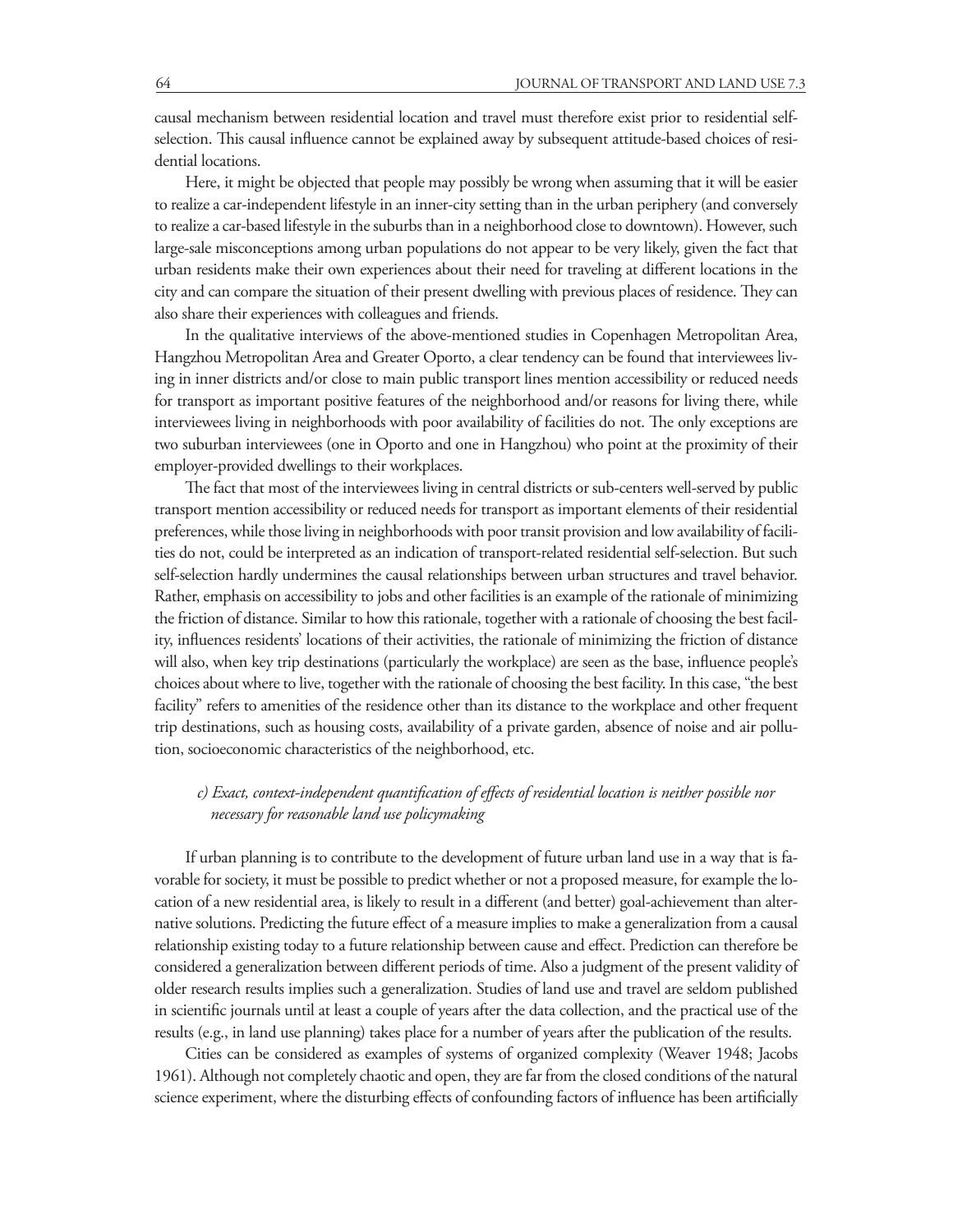prevented, and where the outcome of an experiment can be predicted with certainty if the operating causal mechanism is known. For trips made regularly as a part of daily life, such as journeys to work or education, trips to the grocery store, and trips to bring children to kindergarten or school, a relatively high degree of closure—or restraint—still exists. The spatial location of the residence in relation to these functions and facilities, in combination with time-geographical restrictions (including the residents' obligations and needs to visit these destinations daily or regularly, cf. Hägerstrand 1970) could be characterized as a *partially closed* system.

Several theorists of science (e.g., Bhaskar 1998; Sayer 1992) have pointed at the difficulties in taking into account all the other factors of influence working in open systems when trying to predict how the future situation will be after the introduction of a given policy measure. Transferred to the context of land use and transport, this implies that it is impossible to predict, for example, the average number of kilometers traveled by the inhabitants of the Copenhagen Metropolitan area by 2025 if all new residences built from now on were to be located to Copenhagen's inner city. Among other things, the general development of mobility in Denmark is a factor of great uncertainty, depending on a number of economic, cultural and political conditions.

This still does not rule out the possibility of making a research-based assessment of the effect of such an urban developmental strategy on local transport, compared to an alternative location of residences. With a high probability, the consequence of urban densification would be a reduced amount of travel, compared to greenfield development at the outskirts of the urban area. However, it will not be possible to make any exact quantitative prediction of the effect. Predictions based on studies of residential location and travel will inevitably depend on a number of judgments, such as: Does it seem reasonable to assume that the situation in the future will be different in ways that are likely to change significantly the present relationships between urban structure and travel behavior? In case, which traits of development might be expected to alter present relationships? One might, for example, argue that a possible future increase in fuel prices (e.g., due to international agreements on greenhouse gas emissions) is likely to reduce much of the "optional" traveling, e.g., leisure trips. The remaining trips, e.g., between residences and jobs, schools and stores, depend to a higher extent on urban structural conditions. In such a scenario, the relative importance of urban structure to travel behavior is therefore likely to increase, and the negative social and welfare consequences of living in an area far from relevant facilities will be more serious. On the other hand, if the general mobility continues to increase, trips within the urban region are likely to account for a lower share of the total amount of travel. The relative importance of the location of activities within the urban region to the amount of transport will then decrease. (Measured in absolute figures, the influence of residential location on energy use may still increase, as a rising level of mobility probably implies that people will transport themselves more within the urban area as well.)

The need for generalizing across geographical contexts adds to the above difficulties in making exact predictions. Usually, planners will need to draw on knowledge based on research carried out in other cities or urban districts than the particular geographical area they are dealing with in the planning situation at hand. A planner in Stockholm wishing to locate new residences in a transport-reducing way may then consider whether the context in her city is sufficiently similar to the Copenhagen situation that the relationships between residential location and travel found in Copenhagen metropolitan area are likely to be present in the metropolitan area of Stockholm too. If similar results to those in Copenhagen have also been found in a number of other European cities, the evidence may be considered more compelling. The planner may then conclude that it is more likely than not that suburbanites living in the outer parts of Stockholm metropolitan area will travel longer distances than those living in the inner parts of the Swedish capital. This assessment will by nature be judgmental, and it would, for example, not be appropriate to copy a regression coefficient found in Copenhagen to predict how large increase there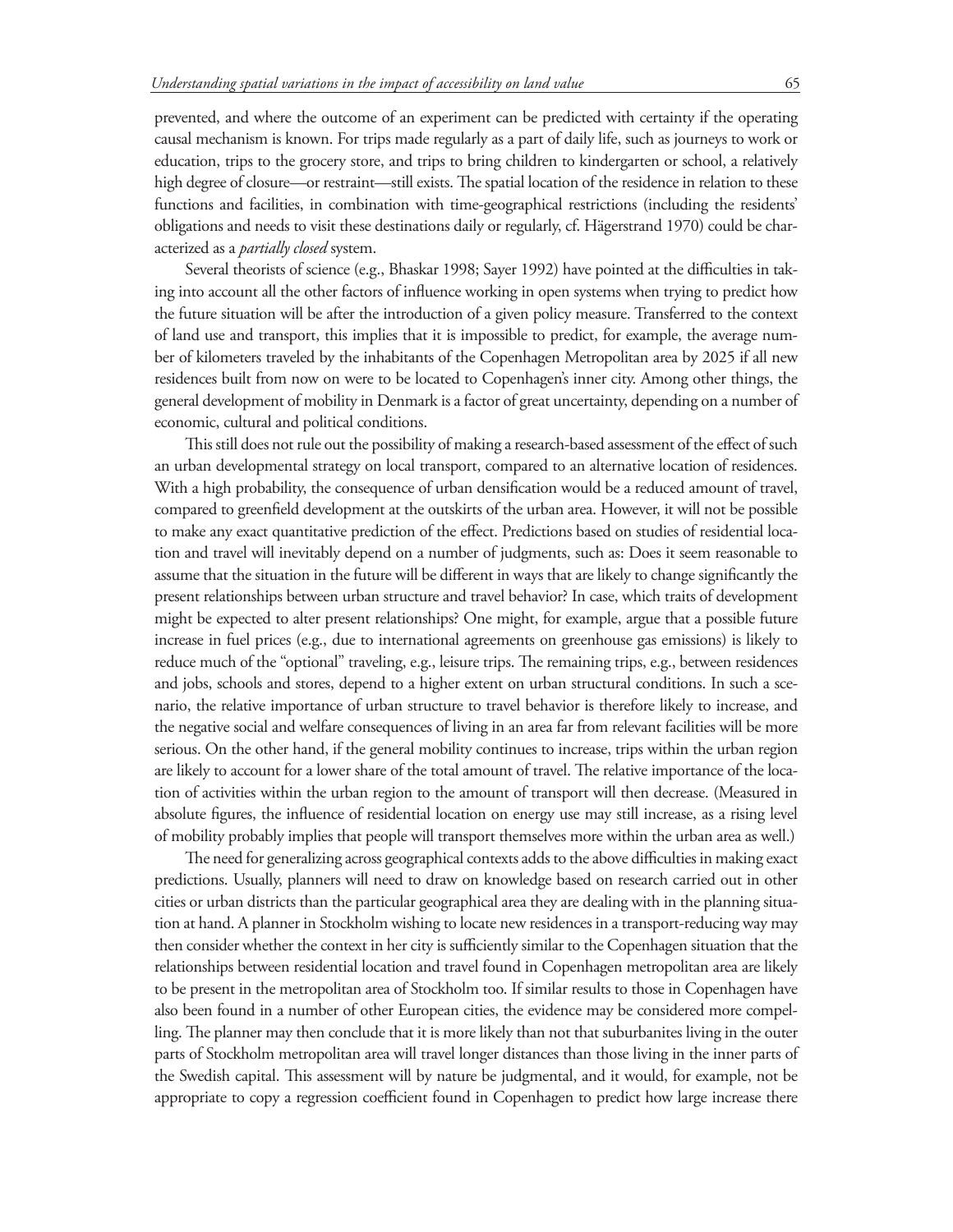will be in vehicle km per capita in Stockholm per kilometer increase in the distance from the dwelling to the city center.

In principle, the possible types of predictions that planners can make from studies of residential location and travel will therefore be qualitative "rules of thumb", stating the direction of influence (more or less transport) and perhaps some order of magnitude. Realizing this has important implications for the meaningfulness of the quest for exact quantitative assessments of the effects of residential location on travel behavior. If the predictions of the likely travel impacts of proposed land use alternatives can anyway not be very accurate, the use of increasingly sophisticated statistical techniques to measure the contribution of attitude-based self-selection to geographical variations in residents' travel behavioral patterns is maybe not so important?

#### **4 Attitude-based residential self-selection: hardly a great source of error**

Above, I have argued that transport-attitude-based residential self-selection does not give rise to doubt about the existence of causal relationships between residential location and travel, and that exact quantification of the relative contributions of residential location and self-selection to geographical differences in travel behavior is hardly necessary for planning practice. Being aware that several scholars might disagree especially with the latter statement, I will in the following put forth arguments for the plausibility that residential self-selection represents only a minor source of error for the quantification of travel behavioral effects of residential location in studies where only "traditional" demographic and socioeconomic control variables have been included.

## *d) Travel attitudes are not necessarily antecedent to choices of residential location but may themselves be influenced by residential location*

Many studies have attempted to assess the relative strengths of the influences of built environment characteristics and attitudinal variables on travel behavior (see, e.g., Cao et al. 2009). From the perspective of urban planning, the main interest is, however, the influence of the built environment. From a planner's perspective, it is of less importance whether other factors of influence (such as income, gender, employment status, or attitudes) exert stronger influences than those of the built environment. These latter factors are anyway outside the scope of what can be (directly) influenced through urban land use planning, as distinct from built environment characteristics, which are the very object of such planning. The important thing for an urban planner is therefore whether or not there is a non-negligible causal influence of built environment characteristics on travel behavior. From a planner's perspective, the concern about residential self-selection arises from the need to ensure that an observed association between built environment characteristics and travel behavior is not the spurious result of the fact that unmeasured attitudes are causing both (Cao et al. 2009).

For such spuriousness to occur there must be a unidirectional influence from attitudes to residential location (or at least a much stronger influence in this direction than in the opposite direction). However, as illustrated in Figure 2 (inspired by Cao et al. 2009), the conditions leading to spurious relationship between built environment characteristics and travel behavior (in this case car driving) make up only some of the possible situations where self-selection may occur. As argued earlier by Næss & Jensen (2000), Bagley & Mohktarian et al. (2002), Næss (2005 and 2009 and Bothe et al. (2009), people may choose their residential location based on a wish to realize a certain transport lifestyle, but their transport attitudes may also be shaped by the needs for mobility, travel opportunities and transport cultures characterizing their residential neighborhood. Arguably, the situation shown in the bottom right quadrant of the figure (IV) is more plausible and common than those in the upper part (I and II) where spurious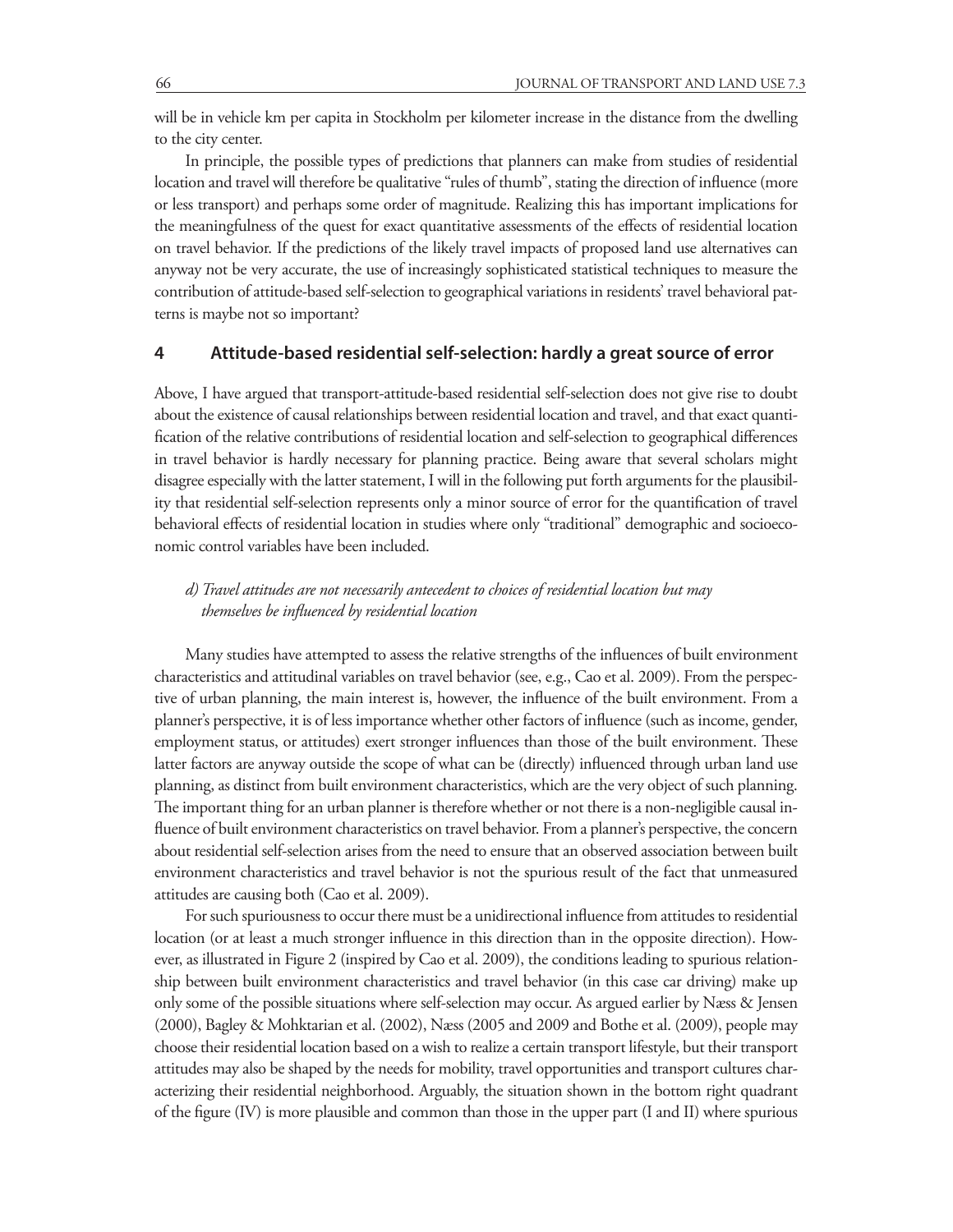associations occur. In example (IV), the built environment exerts a direct influence on travel behavior, whereas both the relationships between attitudes and the built environment and the relationships between attitudes and travel behavior are bidirectional.



Figure 2: Some potential relationships among travel attitudes, built environment, and travel behavior (adapted from Cao et al. 2009).

It appears plausible that those who live in an area where they feel strongly dependent on car travel in daily life will develop more positive attitudes towards the car. Conversely, inner-city residents who do not at all need to use the car in their daily life, but are exposed to traffic noise and emissions in their neighborhoods, might develop more negative attitudes to private motoring and a higher awareness about urban environmental problems.

A multivariate regression analysis among respondents of the above-mentioned Copenhagen Metropolitan Area study (Næss 2006a, b and 2009) shows that a relationship between residential location and transport attitudes still exists after controlling for car ownership and a number of demographic and socioeconomic variables. According to our material, the respondents' transport attitudes tend to become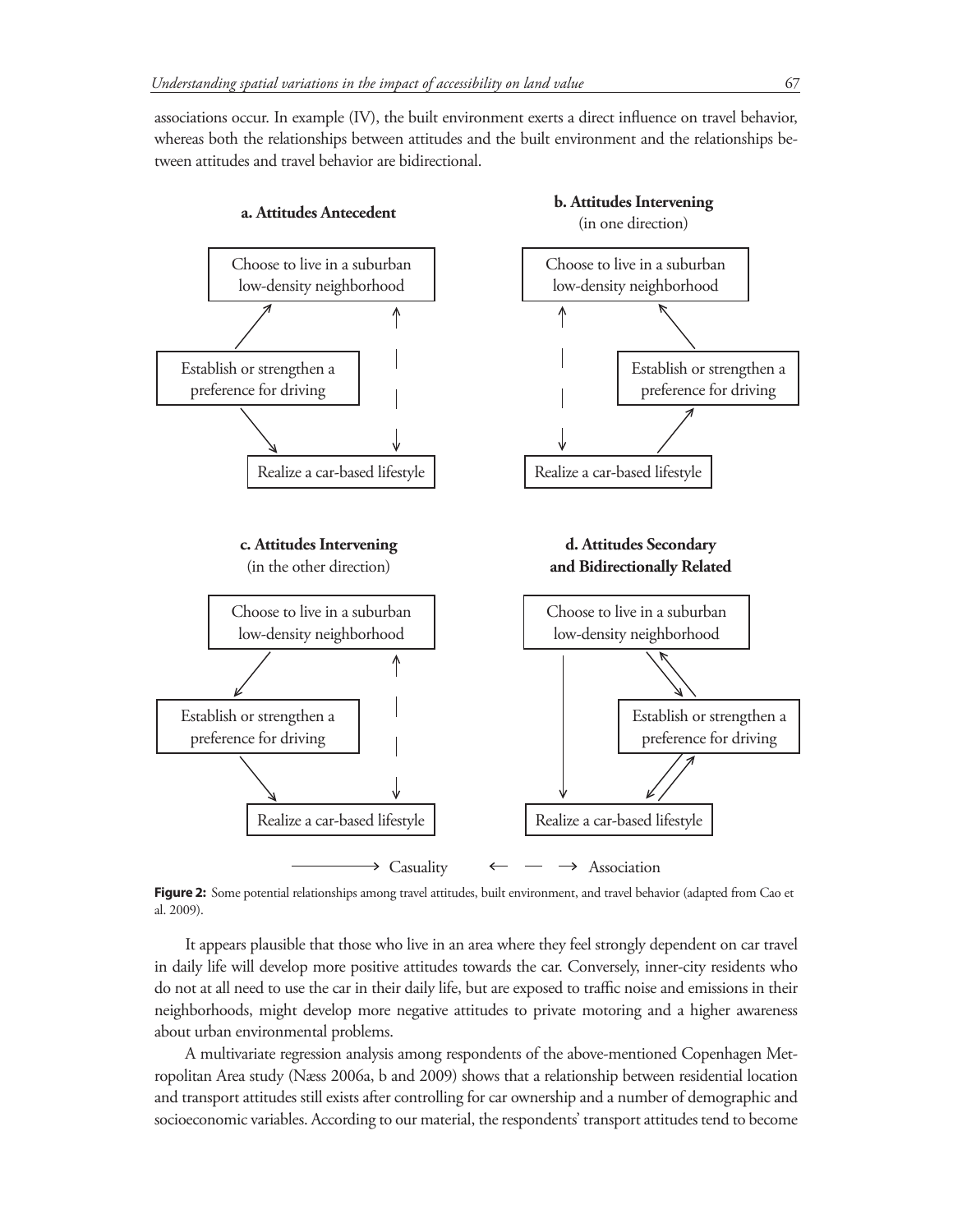less car-oriented the higher is the local area density (Beta = -0.115, p = 0.000). The effect of density probably partly reflects the lower car usage among residents of dense neighborhoods, as regular car travel (along with car ownership, which was also found to be influenced by residential location) must be assumed to exert a certain influence on transport attitudes. Moreover, the stronger exposure to congestion, noise and local air pollution experienced by residents of dense, inner-city environments may contribute to higher awareness about the negative environmental impacts of car traffic. Congestion on the local roads may also stimulate the use of other modes of travel than the car, and thus give experience which, in its turn, influences transport attitudes.

The introduction of more independent variables may provide more detailed information about factors influencing travel behavior. But if the purpose of the analysis is to identify and estimate the magnitude of the influence of residential location on travel, the inclusion of control variables that are related to residential location with two-way causality leads to an underestimation of the effect of urban structure. According to standard textbooks on multivariate analyses, the inclusion of an irrelevant control variable is a model misspecification equally serious as the omission of a relevant control variable (Lewis-Beck 1980; Hellevik 1988). If attitudinal variables are to be included in the analysis of relationships between built environment characteristics and travel behavior to control for the possible bias of residential selfselection, it is therefore crucial that the statistical method applied is able to deal with bidirectional relationships. Otherwise there is a risk that the self-selection control variables introduced to counteract bias will themselves create even more bias.

## *e) People may have preferences for particular modes, but does anyone prefer to drive long distances rather than short?*

Much of the discussion on the role of transport-attitude-based residential self-selection as a potential source of error in studies of effects of built environment characteristics on travel behavior seems to be centered on choices of travel mode, especially for non-work trips. To the extent that the role of transportattitude-based residential self-selection in influencing traveling distances has been discussed, this has been seen as an indirect effect resulting from the replacement of long car trips with walking or biking trips to closer destinations when living in a neighborhood enabling residents to realize a preferred transport lifestyle based on increased use of physically active travel modes. However, much of the difference between people living at the urban fringe and their counterparts living in the inner suburbs in vehicle kilometers traveled can be attributed to shorter average trip distances rather than to differences in travel modes. For journeys to work, where the vast majority of employees have to travel beyond the confines of their ("walkable" or not) local neighborhood, it is also difficult to see how transport-attitude-based residential preferences could bias the relationships between residential location and traveling distances otherwise found. People certainly may have pre-existing preferences for certain travel modes inducing them to choose, for example, a suburban neighborhood if they like to travel by car, but does anybody really prefer long commuting distances and long trips to reach other daily activities?

## *f) Activity preferences may be just as important as travel preferences in attitude-based residential self-selection*

There are some indications in the interview material from Copenhagen, Hangzhou and Oporto that attitude-based residential self-selection may be based just as much on *activity preferences* as on a wish to pursue a certain travel behavior lifestyle. In particular in the Oporto case, interviewees frequently consider that their activity pattern would change considerably if they lived in a different (more central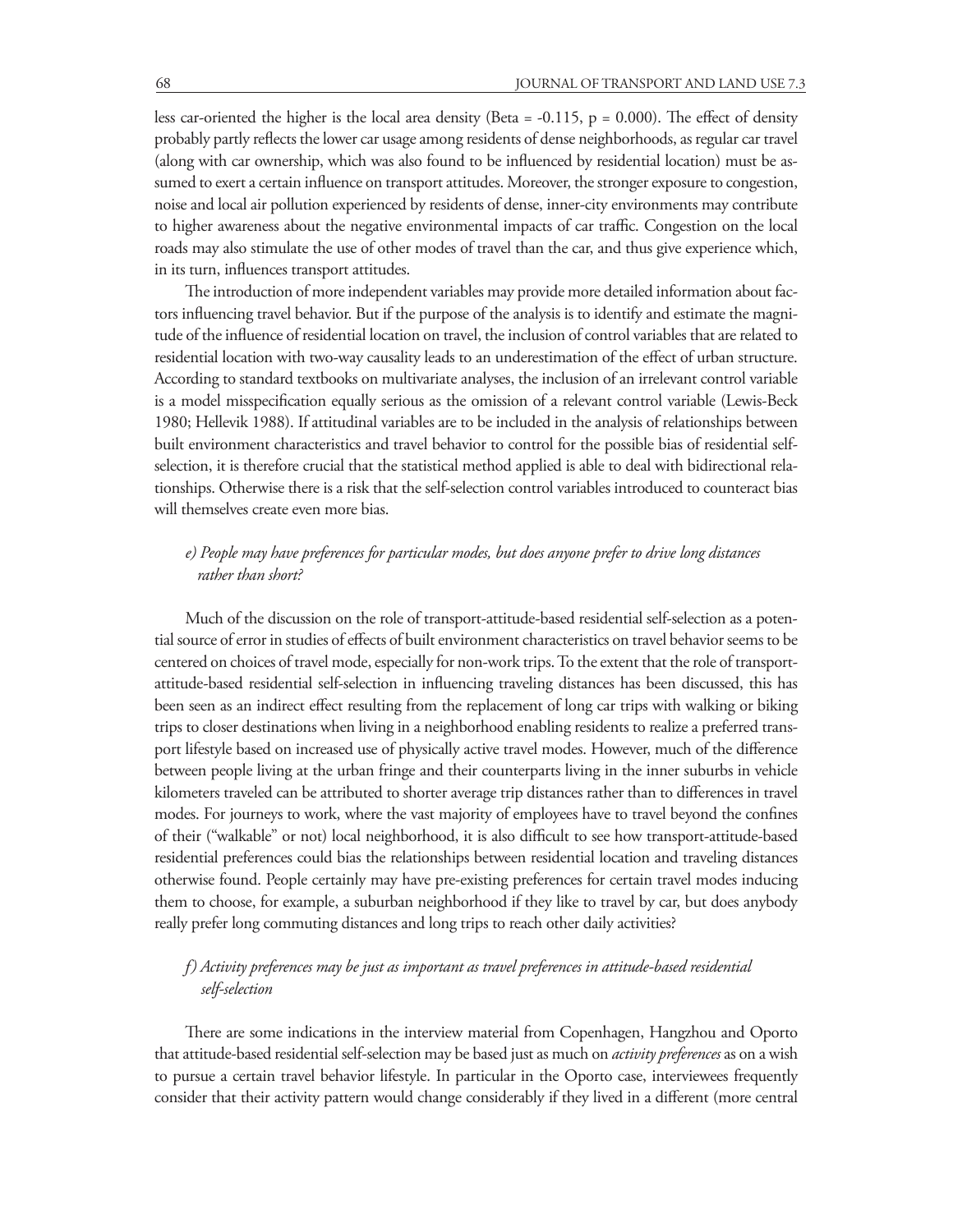or more peripheral than their existing residence) part of the metropolitan area. Also in the Copenhagen and Hangzhou cases several similar examples were found.

If the interviewee says he/she would have carried out an activity *less* if living at another location, this indicates that the present location is well-suited for carrying out that activity. This could be interpreted as an indication of activity-based residential self-selection. If, on the other hand, the interviewee says he/she would have carried out an activity *more* if living at another location, this would mean that the present dwelling is not optimal for the pursuit of that activity. This would indicate an example of distance decay, in contrast to activity-based residential self-selection. If the interviewee says that the activity would be carried out to the *same* extent, the conditions for pursuing the activity could either be spatially evenly distributed, or the interviewee would adjust for any differences in the local availability of activity opportunities by increasing (or decreasing) the distance traveled to reach the relevant facility. (Or, possibly, the interviewee is uninterested in the activity in question and will not engage in it regardless of how far or close the relevant facility is located.)

Based on the above lines of reasoning, activity-based residential self-selection seems to be present in all three urban regions. Several inner-city interviewees state that they think they would have carried out their current leisure activities less frequently if they lived in a more peripheral part of the urban area, since they would then not have so many offers of spaces and activity opportunities within accessible distance. Activities which would be conducted more rarely if living in a more peripheral area include evening classes, gym team exercise, badminton, socializing with neighbors, visits to restaurants, and going to the cinema. On the other hand, some suburban interviewees, especially in Copenhagen Metropolitan Area, consider that they would visit forests and other green areas less frequently, make fewer jogging trips, invite friends home more rarely and—perhaps needless to say—spend less time on gardening if they were to live in an inner-city neighborhood.

There are, however, also several interviewees in each city who do not think their activity pattern would change much if living in a different urban context. Moreover, some interviewees also say they would have engaged more in various leisure activities if they lived closer to relevant facilities, thus illustrating that distance from relevant facilities is sometimes a real obstacle to activity participation, also within an intra-urban context. For example, a non-car-owning female interviewee who had some years ago moved from the downtown area of Oporto to a suburb lamented the poorer activity opportunities in her new neighborhood. She considered that if she could return to living in the center of the metropolitan area, she could recover many habits that she once had. Another Oporto interviewee, a male car-owner, who had also moved from the inner city to a suburb, considered that his quality of life would be improved if he moved back to a more central neighborhood.

Residential location based on activity preferences may account for some of the observed "distance decay", i.e., differences in activity patterns often found between residents living at different distances from facilities (see, e.g., Næss 2006b). Activity-based residential self-selection could counteract some of the effects of residential self-selection based on transport attitudes, for example if a person who is strongly in favor of non-motorized and public transport is at the same time an outdoor recreation enthusiast. This person may end up choosing to live at the urban fringe close to a large natural area even if this neighborhood is poorly served by public transport and is located too far away from jobs and other facilities to make walking or biking viable options for daily-life travel.

The causal influence between activity preferences and residential location might, however, be the other way round: that growing up and living in an area with good outdoor recreation opportunities fosters an interest for such activities, whereas the opposite is the case for people living in a neighborhood without such opportunities. Given the long time that most of the interviewees had lived in their present neighborhoods—some of them all their life—the latter direction of causal influence may be as plausible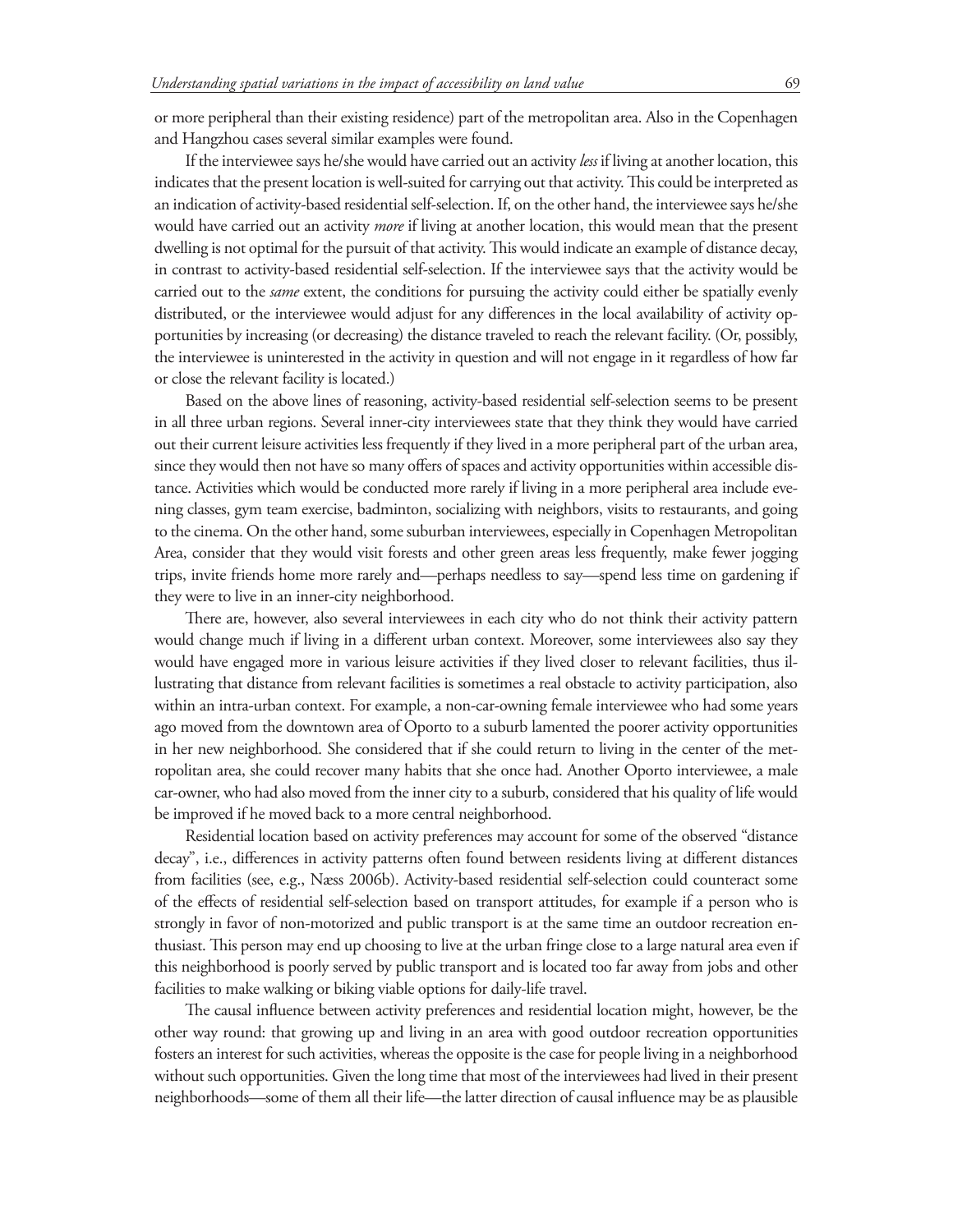as the former, at least among those with the longest time of residence in their present local area.

*g) Travel attitudes are not the most important criteria of residential preferences, and several constraints can prevent people from realizing what they would otherwise prefer*

The claim that self-selection represents a problem raising serious doubt about the influence of urban structure on travel rests with the assumption that many people actually choose their place of residence based on the opportunities and needs for travel by different modes provided in the chosen location. The extent to which people base their choices of place of residence on transport considerations may, however, be limited.

While preferences for a particular travel behavior lifestyle clearly can influence the kind of neighborhood in which a household would like to live, the possibility of pursuing a certain transport lifestyle is usually not the only concern reflected in a person's residential preferences. In practice, several, and maybe conflicting, residential preference criteria often have to be traded off against each other when deciding where to live (Næss 2009; Chatman 2009). As mentioned earlier, respondents of the studies in Copenhagen Metropolitan Area and Hangzhou Metropolitan Area were asked to select 3 out of a number of characteristics (17 in the Copenhagen study and 20 in the Hangzhou study) as the most important ones if they were to move from their present residence to a new dwelling. Looking at each metropolitan area as a whole, we find little evidence of transport-related self-selection on the respondents' actual residential locations. We have therefore limited the geographical scope of the following analyses to the respondents living within the more or less continuous urban area of Greater Copenhagen and the Hangzhou respondents living less than 10 km away from the main city center. With these city case demarcations, Table 1 shows the proportions of the respondents in each city case mentioning each of the listed preference criteria among the three most important. In the Greater Copenhagen study, the four main transport-related criteria (proximity to workplace, shopping opportunities, train station and bus stop) received 23% of the priorities, with a slightly lower priority level per criterion than the average for the remaining 13 preference criteria (Næss 2009) In the Hangzhou study the four main transportrelated criteria received 22% of the priorities, with a slightly higher priority level than the average for the remaining 16 preference criteria.

| Features of the dwelling                                 | Proportion mentioning the<br>feature among the three<br>most important $(\%)$ |          |
|----------------------------------------------------------|-------------------------------------------------------------------------------|----------|
|                                                          | Copenhagen                                                                    | Hangzhou |
| No social problems in the neighborhood/area              | 24.8                                                                          | 40.0     |
| Low housing costs (i.e., a low rent, low mortgages etc.) | 27.7                                                                          | 35.9     |
| Proximity to shopping opportunities                      | 25.0                                                                          | 32.1     |
| Nice view from the dwelling                              | 18.1                                                                          | 32.0     |
| Proximity to the residences of relatives and friends     | 27.7                                                                          | 17.8     |
| Private garden                                           | 39.5                                                                          | 4.0      |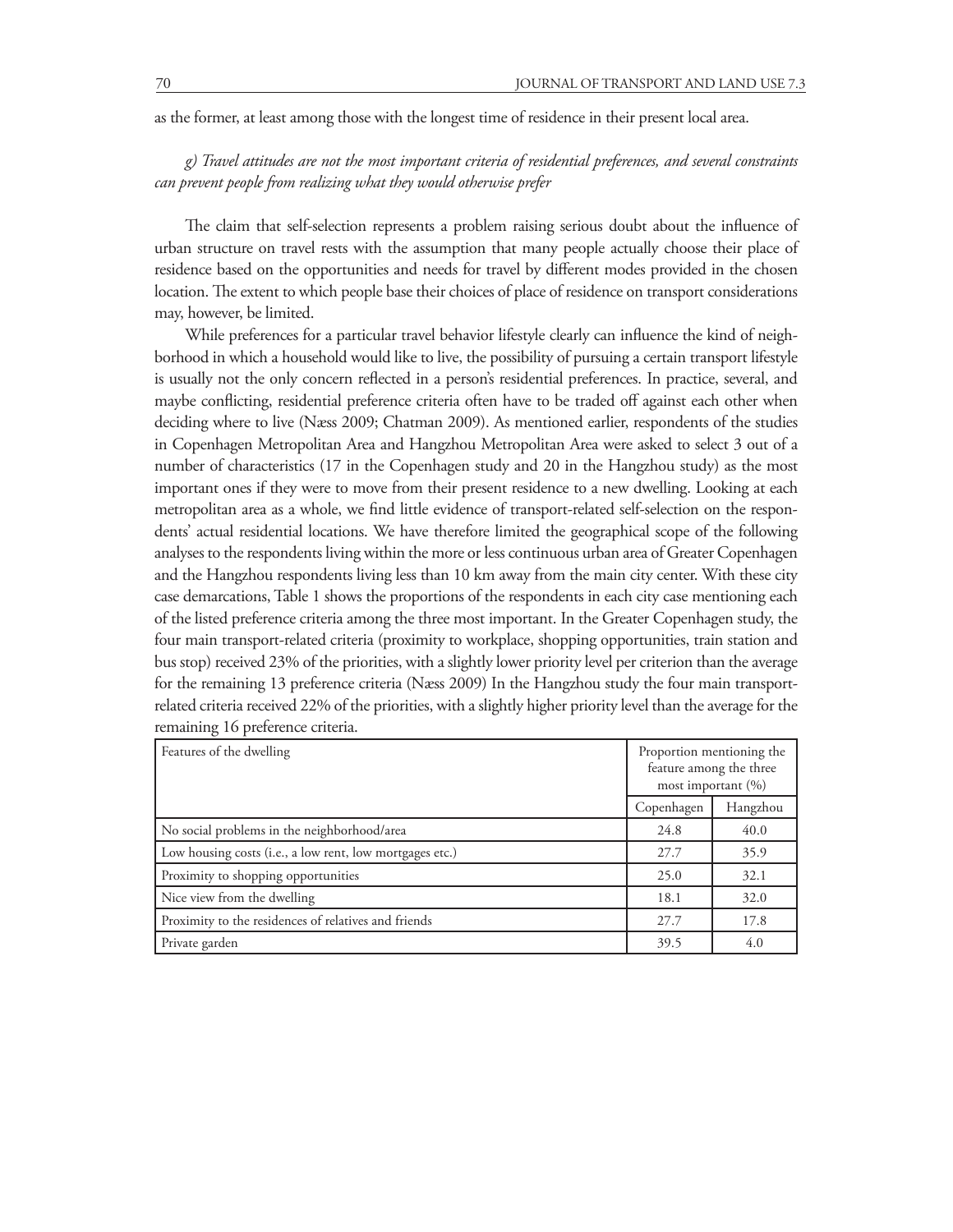| Proximity to the workplace                                                           | 21.6 | 21.5 |
|--------------------------------------------------------------------------------------|------|------|
| High architectural and esthetic quality                                              | 9.4  | 25.3 |
| Proximity to recreational areas in forests, at shores or "in the countryside"        | 27.9 | 4.7  |
| Short distance for children to school/kindergarten                                   | 15.1 | 14.5 |
| Location at a sufficient distance from large traffic arteries (roads, railways)      | 26.0 | 3.0  |
| Proximity to a bus stop                                                              | 8.6  | 11.6 |
| Proximity to a train station                                                         | 18.6 | 0.7  |
| Good public facilities (Hangzhou study only)                                         | ---- | 17.1 |
| Good property management (Hangzhou study only)                                       | ---- | 15.4 |
| Location within a district/neighborhood that you know well                           | 9.0  | 6.0  |
| Good opportunities for "do it yourself" activities—remodeling, keeping a garden etc. | 7.9  | 6.2  |
| Undisturbed location, with ample distance to any neighbors                           | 7.4  | 4.3  |
| Location away from apartment buildings and social housing                            | 4.4  | 1.4  |
| Real estate company of good reputation (Hangzhou study only)                         | ---- | 1.9  |

**Table 1:** The importance attached by the respondents to selected characteristics of a possible new dwelling. Percentages of respondents who have mentioned various characteristics as one of the three most important.

Moreover, people are not always able to move to the desired type of neighborhood. Economic constraints are an obvious obstacle. Among the Greater Copenhagen respondents, 28% mentioned "low hosing costs" as one of the three most important criteria, and among the Hangzhou respondents this proportion was as high as 36%. In Hangzhou, there has been a steep increase in housing prices during the latest decades (Xue 2012, p. 124), which obviously can confine the opportunities of households for choosing residential addresses freely. Furthermore, nearly 40% of the Greater Copenhagen respondents mention a private garden among the three most important criteria and in Hangzhou nice view from the dwelling is mentioned by 32%. Different needs and wishes among different household members can also prevent an individual from realizing his/her residential preferences. Maybe you want to live within biking distance from your workplace, but if your spouse works at the opposite side of the city of where your job is located, the chosen residential location may be a compromise where the wishes of each partner for short commuting distances are only partially fulfilled. As an illustration of this, "dissonant" respondents (i.e., residents living at locations poorly matching their transport-related preferences, cf. Figure 1) make up more than half of the Copenhagen Metropolitan Area respondents and more than 45 % of the respondents of Hangzhou metropolitan area. Furthermore, it is a fallacy to assume that a resident living in a neighborhood conforming to his/her transport-related residential preferences has necessarily chosen this neighborhood in order to realize a preferred travel behavior lifestyle. The neighborhood can be chosen primarily for other reasons, for example because it is affordable or because it offers possibilities for gardening, while at the same time, as a secondary benefit, accommodating the travel behavior preferences of the resident.

In order to compare the influences of transport-related and other residential preferences on the respondents' actual residential locations with those of a number of demographic and socioeconomic variables, we have carried out multivariate regression analyses of the Greater Copenhagen data and data for Hangzhou respondents living less than 10 km from the city center. Table 2 shows the effects of the investigated variables on the distance from the dwelling to the city centers of Copenhagen and Hangzhou, respectively.

In Greater Copenhagen, two of the transport-related residential preference variables show significant effects on the distance between the dwelling and the city center: Preference for proximity to the workplace (Beta = -0.126,  $p = 0.000$ ) and preference for proximity to a train station (Beta = 0.140, p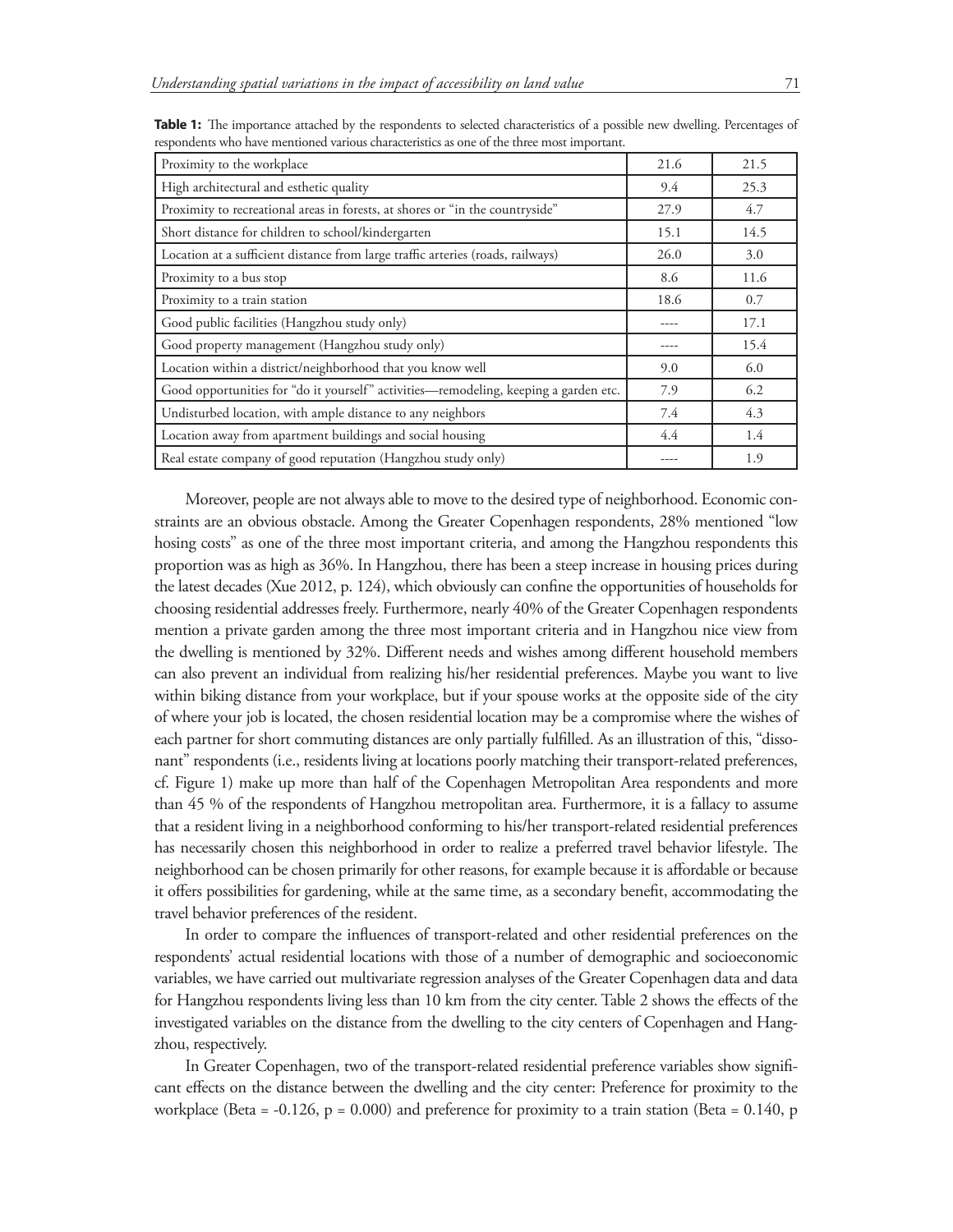= 0.000). Preference for proximity to the workplace appears to induce respondents to move closer to the city center, while preference for proximity to a train station appears to make them move to more peripheral locations. The latter effect may seem paradoxical, but what we see here is arguably an example of the reversed causality mentioned earlier under point d): suburbanites may experience a greater need for easy access to urban rail transport than inner-city dwellers who can reach a broad range of jobs and other facilities within biking or walking distance.

In Hangzhou, none of the four residential preference variables assumed to be most clearly related to

Table 2: Results of a multivariate linear regression analysis of factors potentially influencing the distance (in km) from the dwelling to the main city centers of Copenhagen and Hangzhou, respectively.

|                                                                                                          | Unstandardized<br>coefficients |               | Standardized<br>coefficients |               | Level of significance<br>(p values) |                     |
|----------------------------------------------------------------------------------------------------------|--------------------------------|---------------|------------------------------|---------------|-------------------------------------|---------------------|
|                                                                                                          | Copen-<br>hagen                | Hang-<br>zhou | Copen-<br>hagen              | Hang-<br>zhou | Copen-<br>hagen                     | Hang-<br>zhou       |
| Education level (measured in classes; above median $= 1$ , at or below<br>$median = 0$                   | $-3.442$                       | 0.505         | $-0.261$                     | 0.109         | 0.000                               | 0.000               |
| Age                                                                                                      | 0.088                          | $-0.013$      | 0.196                        | $-0.068$      | 0.000                               | 0.022               |
| Number of household members above 18 years of age                                                        | 1.619                          | 0.157         | 0.149                        | 0.057         | 0.000                               | 0.018               |
| Personal annual income (in Copenhagen: measured in 1000 DKK, in<br>Hangzhou: measured in 1000 Yuan)      | 0.0045                         |               | 0.175                        |               | 0.000                               | N.S.<br>$(p=0.243)$ |
| Residential preference: Proximity to a train station                                                     | 2.431                          |               | 0.140                        |               | 0.000                               | N.S.<br>$(p=0.259)$ |
| Residential preference: Proximity to the workplace                                                       | $-1.954$                       |               | $-0.126$                     |               | 0.000                               | N.S.<br>$(p=0.241)$ |
| Residential preference: Private garden                                                                   | 1.441                          |               | 0.106                        |               | 0.000                               | N.S.<br>$(p=0.244)$ |
| Whether the respondent holds a driver's license for car (yes $= 1$ , no $=$<br>$\left( 0\right)$         |                                | 0.547         |                              | 0.092         | N.S.<br>$(p=0.579)$                 | 0.000               |
| Residential preference: Location away from apartment buildings and<br>social housing                     | 2.868                          |               | 0.085                        |               | 0.004                               | N.S.<br>$(p=0.686)$ |
| Workforce participation (yes = $1$ , no = 0)                                                             |                                | 0.445         |                              | 0.084         | N.S.<br>$(p=0.521)$                 | 0.003               |
| Regular transport of children to school or kindergarten (yes $= 1$ , no $=$<br>$\left( 0\right)$         |                                | 0.466         |                              | 0.081         | N.S.<br>$(p=0.227)$                 | 0.001               |
| Residential preference: Proximity to the residences of relatives and<br>friends                          |                                | $-0.486$      |                              | $-0.081$      | N.S.<br>$(p=0.482)$                 | 0.001               |
| Residential preference: Proximity to recreational areas in forests, at<br>shores or "in the countryside" | 1.214                          |               | 0.080                        |               | 0.006                               | N.S.<br>$(p=0.929)$ |
| Residential preference: No social problems in the neighborhood/area                                      |                                | $-0.365$      |                              | $-0.077$      | N.S.<br>$(p=0.327)$                 | 0.001               |
| Number of household members aged 7-18                                                                    | 0.592                          |               | 0.063                        |               | 0.040                               | N.S.<br>$(p=0.381)$ |
| Residential preference: Location within a district/neighborhood that<br>you know well                    |                                | $-0.582$      |                              | $-0.059$      | N.S.<br>$(p=0.718)$                 | 0.013               |
| Residential preference: Low housing costs (i.e., a low rent, low<br>mortgages etc.)                      |                                | $-0.501$      |                              | $-0.103$      | N.S.<br>$(p=0.806)$                 | 0.000               |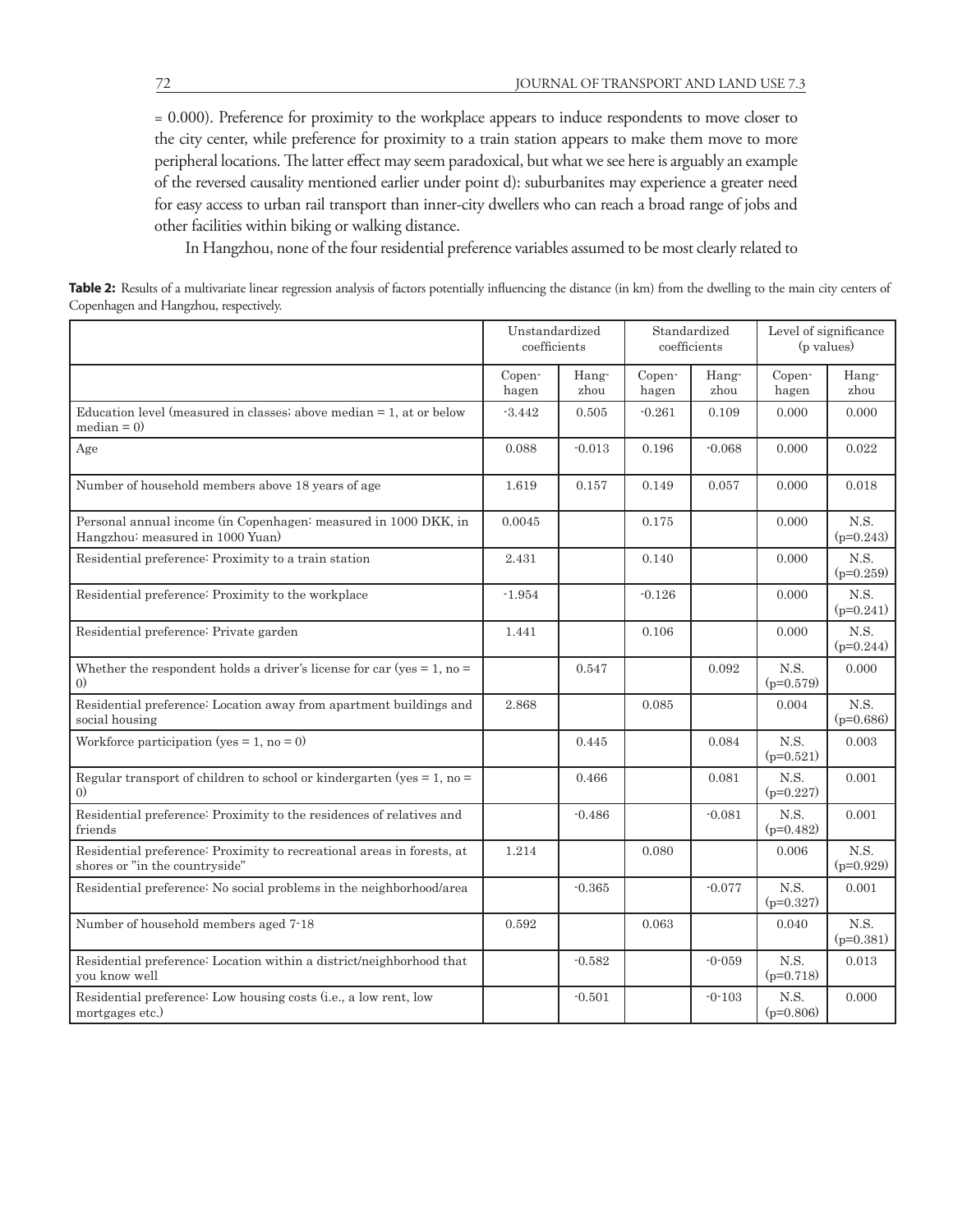|                                                                                                                  | Unstandardized<br>coefficients |               | Standardized<br>coefficients |               | Level of significance<br>(p values) |                     |
|------------------------------------------------------------------------------------------------------------------|--------------------------------|---------------|------------------------------|---------------|-------------------------------------|---------------------|
|                                                                                                                  | Copen-<br>hagen                | Hang-<br>zhou | Copen-<br>hagen              | Hang-<br>zhou | Copen-<br>hagen                     | Hang-<br>zhou       |
| Residential preference: Proximity to a bus stop                                                                  |                                |               |                              |               | N.S.<br>$(p=0.110)$                 | N.S.<br>$(p=0.280)$ |
| Residential preference: High architectural and esthetic quality                                                  |                                |               |                              |               | N.S.<br>$(p=0.513)$                 | N.S.<br>$(p=0.116)$ |
| Whether the respondent is a student/pupil (yes = 1, no = 0)                                                      |                                |               |                              |               | N.S.<br>$(p=0.116)$                 | N.S.<br>$(p=0.914)$ |
| Residential preference: Short distance for children to school/<br>kindergarten                                   |                                |               |                              |               | N.S.<br>$(p=0.365)$                 | N.S.<br>$(p=0.120)$ |
| Residential preference: Nice view from the dwelling                                                              |                                |               |                              |               | N.S.<br>$(p=0.739)$                 | N.S.<br>$(p=0.132)$ |
| Sex (female = 1, male = 0)                                                                                       |                                |               |                              |               | N.S.<br>$(p=0.752)$                 | N.S.<br>$(p=0.133)$ |
| Residential preference: Good opportunities for "do it yourself"<br>activities' remodeling, keeping a garden etc. |                                |               |                              |               | N.S.<br>$(p=0.160)$                 | N.S.<br>$(p=0.245)$ |
| Whether the respondent had moved to the present dwelling less than<br>$5 \text{ years ago (yes} = 1, no = 0)$    |                                |               |                              |               | N.S.<br>$(p=0.298)$                 | N.S.<br>$(p=0.206)$ |
| Residential preference: Real estate company of good reputation<br>(Hangzhou study only)                          |                                |               |                              |               |                                     | N.S.<br>$(p=0.372)$ |
| Residential preference: Undisturbed location, with ample distance to<br>any neighbors                            |                                |               |                              |               | N.S.<br>$(p=0.486)$                 | N.S.<br>$(p=0.578)$ |
| Residential preference: Good public facilities (Hangzhou study only)                                             |                                |               |                              |               | ----                                | N.S.<br>$(p=0.579)$ |
| Residential preference: Good property management (Hangzhou study<br>only)                                        |                                |               |                              |               | ----                                | N.S.<br>$(p=0.744)$ |
| Number of household members below 7 years                                                                        |                                |               |                              |               | N.S.<br>$(p=0.975)$                 | N.S.<br>$(p=0.750)$ |
| Residential preference: Location at a sufficient distance from large<br>traffic arteries (roads, railways)       |                                |               |                              |               | N.S.<br>$(p=0.761)$                 | N.S.<br>$(p=0.845)$ |
| Residential preference: Proximity to shopping opportunities                                                      |                                |               |                              |               | N.S.<br>$(p=0.856)$                 | N.S.<br>$(p=0.819)$ |
| Constant                                                                                                         | 1.887                          | 4.528         |                              |               | 0.043                               | 0.000               |

Only variables meeting a required significance level of 0.10 were included in the final regression model. N. S. = not significant at the 0.10 level. N = 907 (Greater Copenhagen) and 1676 (Hangzhou). Adjusted R<sup>2</sup>: 0.233 (Copenhagen) and 0.095 (Hangzhou). In Copenhagen Metropolitan Area the analysis includes only respondents from within Greater Copenhagen and in Hangzhou Metropolitan Area only respondents living within 10 km from the main city center.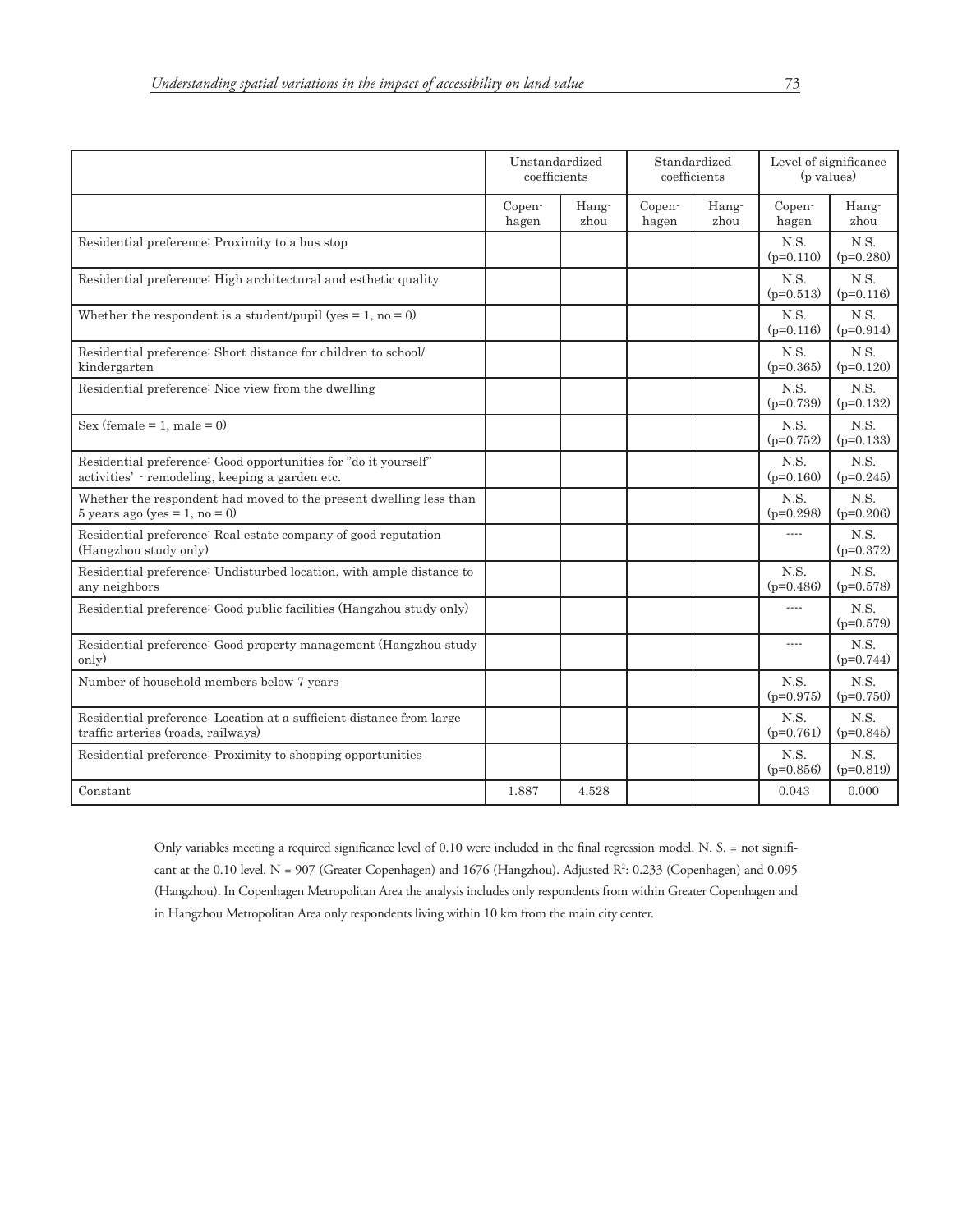travel behavior shows significant effects on the distance between the dwelling and the city center. There is a tendency among Hangzhou respondents mentioning proximity to the residences of relatives and friends as a prioritized characteristic of the dwelling to live on average somewhat closer to the city center than the remaining respondents (Beta = -0.081,  $p = 0.001$ ), but the importance of this variable in terms of transport-related residential self-selection is probably not very high.

Among the demographic and socioeconomic variables, the opposite signs of education level and age in Copenhagen compared to Hangzhou should be noticed. In Greater Copenhagen, young and well-educated people tend to live closer to the city center, whereas these population groups in Hangzhou tend to live further away from the city center. These findings illustrate the effects of a process of re-urbanization and gentrification that has been going on in Copenhagen for some decades. In Greater Copenhagen there is, however, also a tendency (albeit not as strong as those of education level and age) of living further away from the city center the higher is the income, whereas no effect of income on residential location relative to the city center can be found in Hangzhou.

In Greater Copenhagen, we find, controlling for the location of the dwelling relative to the city center, effects of residential preference for proximity to a train station on the distances from the residence to the closest urban rail station (Beta = -0.149,  $p = 0.000$ ) as well as to the closest second-order center (Beta = -0.063, p = 0.021). Moreover, respondents expressing preference for residential location close to a bus stop tend to live in local neighborhoods with slightly lower densities than the remaining respondents (Beta =  $-0.047$ , p = 0.036).

The effects of several demographic and socioeconomic variables on each of the residential location variables are, however, considerably stronger than those of the residential preference variables. The distance from the dwelling to the city center of Copenhagen is, for example, influenced by six demographic and socioeconomic variables with Beta values ranging from 0.053 to -0.251. Similarly, the distance from the residence to the closest second-order center is influenced by six demographic and socioeconomic variables with Beta values ranging from -0.064 to 0.250, the distance to the closest urban rail station by four demographic and socioeconomic variables whose Beta values range from 0.062 to 0.193, and the local neighborhood density by three demographic and socioeconomic variables whose Beta values range from 0.057 to 0.172.

In Hangzhou Metropolitan Area, the second-order and third-order centers are all located at least 14 km away from the main city center. Among the sub-sample of respondents living closer to the main city center than 10 km it was therefore not considered relevant to investigate the influence of transportrelated residential preferences to the location of their dwelling relative to these lower-order centers.

Compared to a regression model including only demographic and socioeconomic variables and the residential preference variables not clearly related to travel behavior, addition of the four transportrelated residential preference variables to the independent variables causes only a relatively modest increase in R<sup>2</sup> values among the Greater Copenhagen respondents (from 0.232 to 0.246). For comparison, the R2 value of a model including only the demographic and socioeconomic variables is 0.203. In the Hangzhou case, the inclusion of the four transport-related residential preference variables to a model already including the other 16 residential preference variables and the demographic and socioeconomic variables only increases the  $\mathsf{R}^2$  value from 0.109 to 0.111. (For comparison, a model including only socioeconomic and demographic variables shows an R<sup>2</sup> value of 0.084,) In Greater Copenhagen, the four transport-related residential preference variables thus account for 5.7% and in Hangzhou only 1.8% of the explained variation in how far from the city center the dwelling is located, whereas the socioeconomic and demographic variables account for 83% and 76%, respectively. The lesson to be drawn from this is that as long as the regression model comprises a wide range of demographic and socioeconomic variables along with the urban structural variables whose influences on travel behavior we want to inves-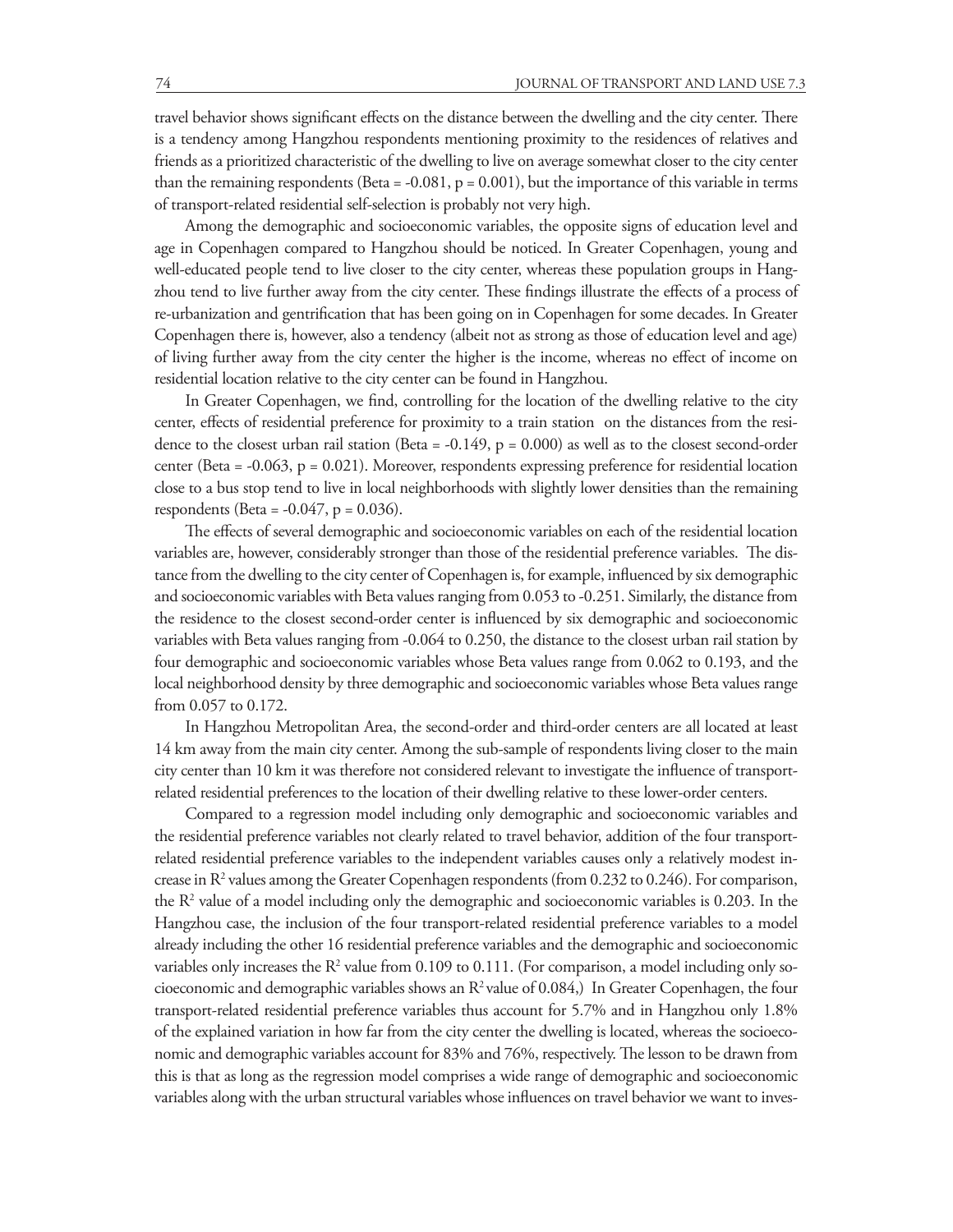tigate, the inclusion of transport-related residential preferences as an additional control variable is hardly necessary. The socioeconomic and demographic variables seem to cover those individual properties that may predispose people to choose their place of residence based on preferences for a particular transport lifestyle. In sum these socioeconomic and demographic variables apparently work—at least in our two city cases—as satisfactory proxies for those aspects of residential preferences that may lead to transportattitude-based residential self-selection.

## **5 Concluding remarks**

In this paper I have argued that the existence of transport-attitude-based residential preferences hardly represents any threat to the validity of the basic knowledge on how residential location within urban contexts influences travel behavior. Moreover, residential self-selection based on attitudes to travel is unlikely to represent any great source of error for parameter estimates of the effects of residential location variables on travel behavior if "traditional" demographic and socioeconomic variables have already been accounted for.

It has been argued that land use policies channeling most residential development to such areas as have been found to encourage short traveling distances, walking, biking and public transit usage may prove to yield less positive (from a sustainable mobility perspective) results than expected, because such a policy may suppress market demand for suburban, car oriented neighborhoods and hence force people with more car-oriented travel preferences to move into centrally located densification areas. If "carloving" people move to inner-city areas because this is where new dwellings are built, the argument goes, they are likely to drive more than existing (self-selected) "bike-loving" or "transit-oriented" residents in these areas. However, this argument disregards the fact pointed to above that travel behavioral attitudes may themselves be influenced by the needs for mobility, travel opportunities and transport cultures characterizing the residential neighborhood. The spatial urban development, changes in transport attitudes and changes in actual travel behavior in Oslo Metropolitan Area may serve as an illustration.

Oslo has pursued a pronounced densification policy since the mid-1980s (Næss, Næss & Strand 2011). As a result, the population density within the continuous urban area (Greater Oslo, comprising 925,000 inhabitants in 2012) increased by as much as 29% over the period 1985–2011. The population density increase has been especially high in the central parts of Oslo. Within the so-called Inner Zone, the number of inhabitants grew by from 132.700 in 1989 to 184.500 in 2010, with no increase in the urbanized land, representing a population density increase of 39%.

One might perhaps think that this would cause widespread dissatisfaction among parts of the population with car-oriented transport attitudes. According to theories of transport-related self-selection, a considerable exodus of "car-loving" people to exurban areas with better provision for automobile travel might perhaps be expected. However, nothing of this has happened. The population of Greater Oslo has grown by 215,000 over the last two decades (three quarters of which in the core municipality) and is forecasted to increase by another 300,000 over the next 20 years (Statistics Norway 2013). Population densities have also increased in the settlements in the part of the metropolitan area outside Greater Oslo. Furthermore, instead of staying constant, transport attitudes among the inhabitants of Oslo Metropolitan Area have become more positive to public transport and non-motorized modes and more restrictive to car driving. According to an official report published by the National Road Authority, 40% were satisfied with the public transport services in 1989, and only 30% were positive to the road toll cordon. In 2012, the proportions of satisfied/positive had increased to 64% and 49%, respectively. Since 2007, the proportion stating that improved infrastructure for biking will make them cycle more has increased from 37% to 48%. In 2012, 84% consider that higher priority should be given to public transport, compared to 77% for biking, 51% for walking and only 34% for car driving (Sletten & Gulbrandsen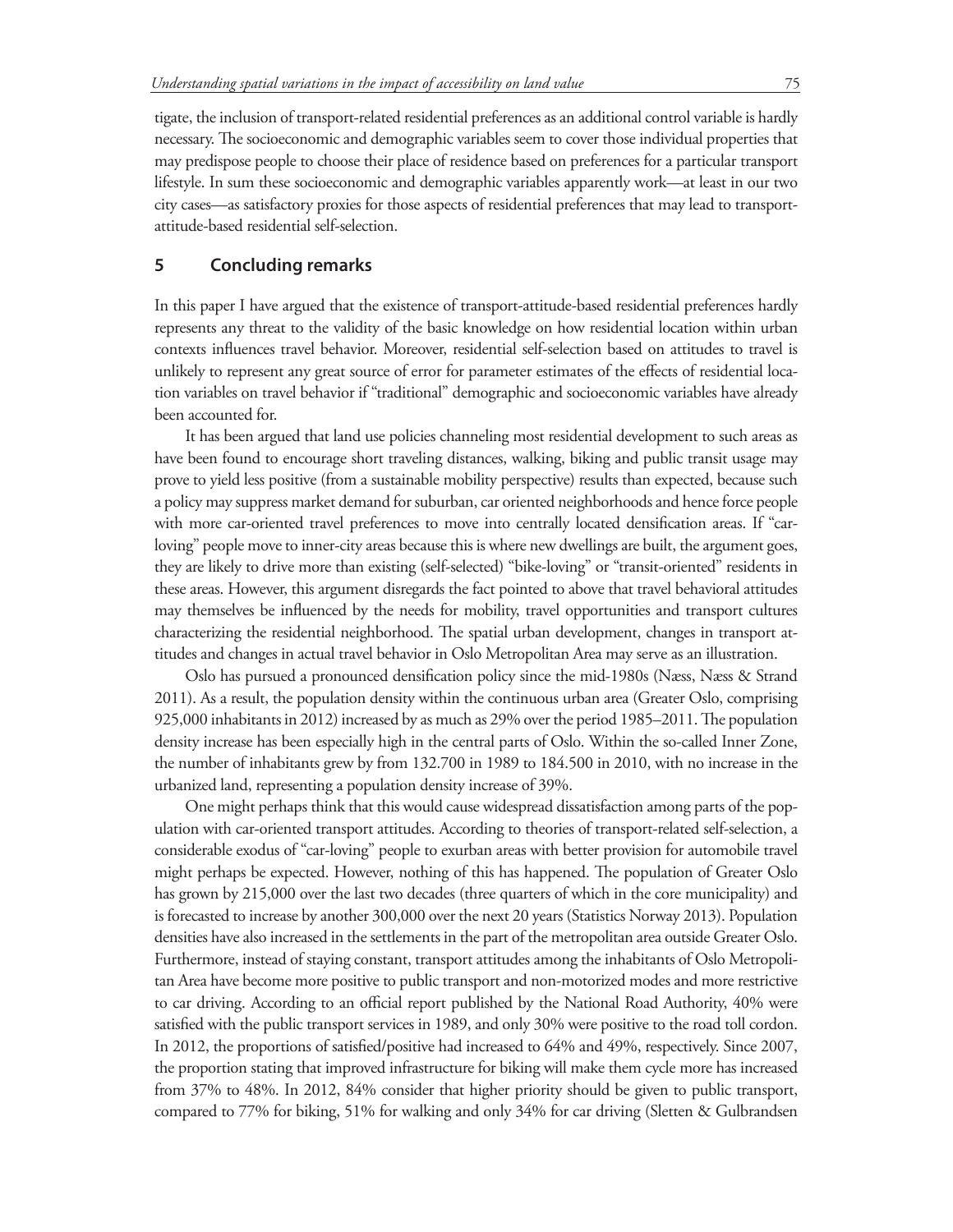2012).

Not only have espoused transport attitudes changed, but actual travel behavior has also been altered. Vehicle kilometers traveled per capita have decreased since 2002 (Statens Vegvesen Region øst 2010), and there has been a quite remarkable change in the modal split during recent years. In 2007, 59% of commuting trips were made by car, 29% by public transport and 11% by non-motorized modes. In 2012, the proportion of car commuters had decreased to 46%, whereas the shares of public transport and non-motorized modes had increased to 36% and 16%, respectively (Sletten & Gulbrandsen, ibid.). (The remaining few percent were conveyed in a truck or a van.)

The doubts raised by certain scholars about the implications of attitude-based residential self-selection for the validity of the knowledge base of land use and transportation policies thus appear to be not very well-founded. Theoretical considerations, empirical evidence as well as practical experience from cities that have tried to promote sustainable mobility through land use strategies based on this knowledge suggest that the worry of whether residential location really matters to travel behavior could aptly be characterized as a tempest in a teapot.

#### **References**

- Bagley, M. N. & Mokhtarian, P.L. (2002) The impact of residential neighbourhood type on travel behaviour: A structural equations modelling approach. *The Annals of Regional Science*, 36 (2), pp.279- 297. http://link.springer.de/link/service/journals/00168/papers/2036002/20360279.pdf.
- Beckmann, J. (2001) *Risky Mobility. The filtering of automobility's unintended consequences*. PhD Thesis. Copenhagen: University of Copenhagen.
- Berry, B. J. L. & Garrison, W. L. (1958) Recent Developments of Central Place Theory. *Papers and Proceedings of the Regional Science Association*, 4 (1), pp.107-120. doi:10.1111/j.1435-5597.1958. tb01625.x
- Bhaskar, R. (1998) *The Possibility of Naturalism: A Philosophical Critique of the Contemporary Human Sciences*. 3rd Ed. London and New York: Routledge. (First published 1979.)
- Bhat, C. R. & Guo, J. (2007) A comprehensive analysis of built environment characteristics on household residential choice and auto ownership levels. *Transportation Research B*, 41 (5), pp. 506-526. http://dx.doi.org/10.1016/j.trb.2005.12.005.
- Boarnet, M & Crane, R. (2001) *Travel by Design. The Influence of Urban Form on Travel*. New York: Oxford University Press.
- Bothe, W. (2010) *Residential self-selection and travel. The relationship between travel-related attitudes, built environment characteristics and travel behaviour.* Amsterdam: IOS Press.
- Bohte, W., Maat, K. Van Wee, B. (2009) Measuring attitudes in research on residential self-selection and travel behaviour. A review of theories and empirical research. *Transport Reviews* 29(3), pp. 325-357. doi:10.1080/01441640902808441.
- Bruegmann, R. (2005) *Sprawl: A Compact History.* Chicago: Chicago University Press.
- Cao, X. (2010) Exploring causal effects of neighborhood type on walking behavior using stratification on the propensity score. *Environment and Planning A,* 42, pp. 487-504. doi:10.1068/a4269.
- Cao, X.; Mokhtarian , P. L. & Handy, S. (2009) Examining the Impacts of Residential Self-Selection on Travel Behaviour: A Focus on Empirical Findings. *Transport Reviews*, 29 (3), pp. 359-395. doi:10.1080/01441640802539195.
- Cao, X.; Xu, F. & Fan, Y. (2010) Exploring the connections among residential location, self-selection, and driving: Propensity score matching with multiple treatments. *Transportation Research Part A,* 44, pp. 797-805. http://dx.doi.org/10.1016/j.tra.2010.07.010.
- Chatman, D. W. (2009) Residential choice, the built environment, and nonwork travel: evidence using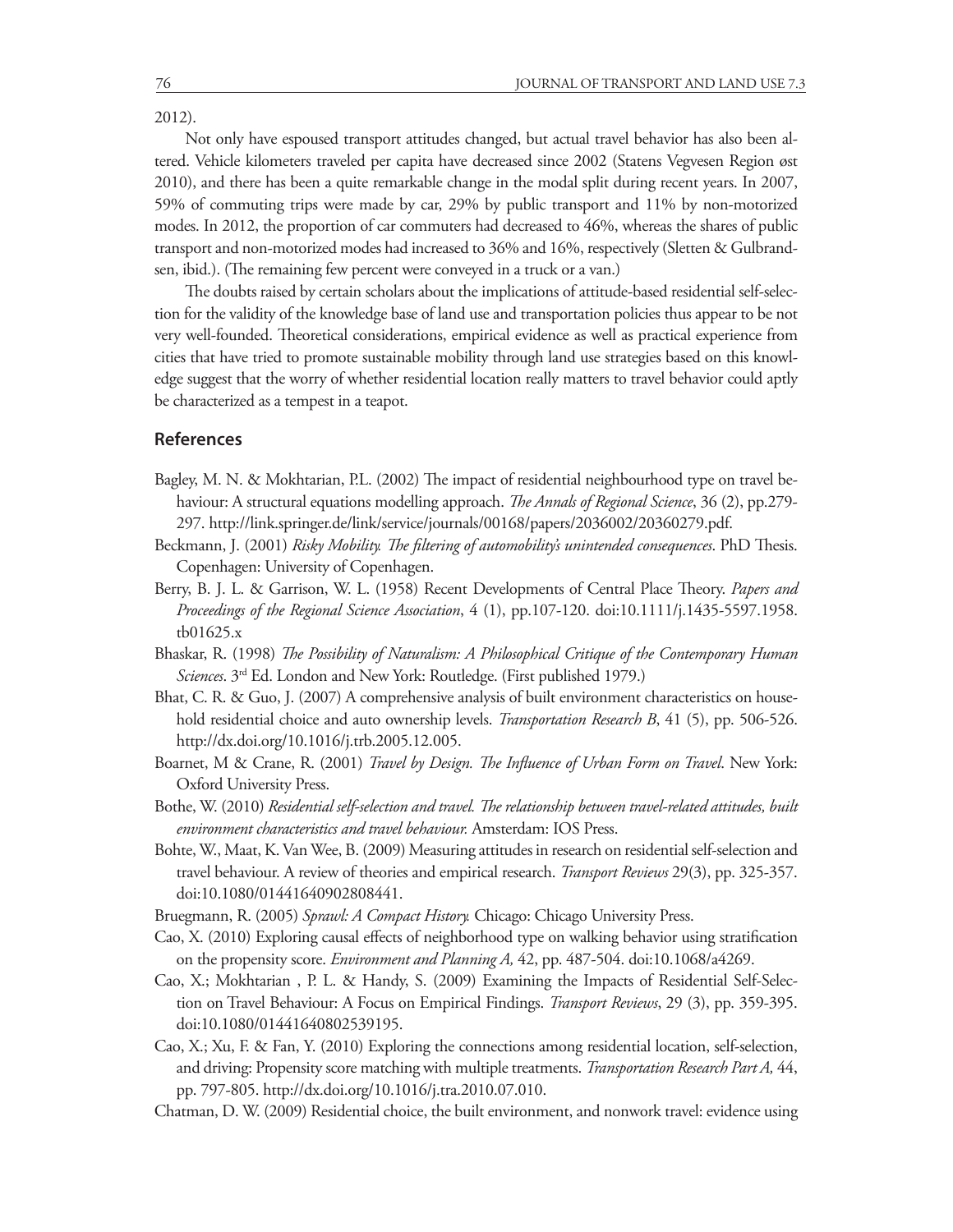new data and methods. *Environment and Planning A,* 41, pp. 1072-1089. doi:10.1068/a4114.

- Christaller, W. (1966) *Central Places in Southern Germany*. Englewood Cliffs, NJ: Prentice-Hall. (First published in German in 1933.)
- Fox, M. (1995) Transport planning and the human activity approach. *Journal of Transport Geography*, 3 (2), pp.105-116. http://dx.doi.org/10.1016/0966-6923(95)00003-L.
- Hägerstrand, T. (1970) What about People in Regional Science? *Papers of the Regional Science Association*, 24 (1), pp.7-21. http://onlinelibrary.wiley.com/doi/10.1111/j.1435-5597.1970.tb01464.x/abstract.
- Hammond, D. (2005) *Residential Location and Commute Mode Choice*. MSc thesis. Cardiff: University of Wales.
- Handy, S. (1996) Methodologies for Exploring the Link between Urban Form and Travel Behavior. *Transportation Research D*, 1 (2), pp.151-165. http://dx.doi.org/10.1016/S1361-9209(96)00010-7.
- Heckman, J. J. (1979) Sample Selection Bias as a Specification Error. *Econometrica* 47 (1), pp.153-161. http://www.jstor.org/stable/1912352.
- Hellevik, O. (1988) *Introduction to Causal Analysis: Exploring Survey Data by Crosstabulation*. 2nd Ed. Oslo: Scandinavian University Press.
- Jacobs, J. (1961) *The Death and Life of Great American Cities*. London: Pimlico.
- Jones, P. (1978) Destination choice and travel attributes. In: Hensher, D. & Dalvi, Q. (eds): *Determinants of travel choice*. New York: Praeger, pp.266-311.
- Kitamura, R.; Mokhtarian, P.L. & Laidet, L. (1997) A micro-analysis of land use and travel in five neighborhoods in the San Francisco Bay area. *Transportation* 24 (2), pp.125-158. doi:10.1023/A:1017959825565.
- Lewis-Beck, M. (1980) *Applied Regression. An Introduction*. Series: Quantitative Applications in the Social Sciences, No. 07-022. Newbury Park/London/New Delhi: Sage Publication.
- Nielsen, T. S. (2002) *Boliglokalisering og transport i Aalborg*. (Residential location and transport in Aalborg.) Ph.D. thesis. Aalborg: Aalborg University.
- Næss, P. (2004) Prediction, Regressions and Critical Realism. *Journal of Critical Realism* 3 (1), pp.133-164. doi:10.1163/1572513041172713.
- Næss, P. (2005) Residential Location Affects Travel Behavior But How and Why? The case of Copenhagen Metropolitan Area. *Progress in Planning* 63 (2), pp.167-257. doi: 10.1016/j. progress.2004.07.004.
- Næss, P. (2006a) *Urban Structure Matters: Residential location, car dependence and travel behaviour*. London/New York: Routledge.
- Næss, P. (2006b) Accessibility, activity participation and location of activities. Exploring the links between residential location and travel behavior. *Urban Studies* 43 (3), pp.627-652. doi: 10.1080/00420980500534677.
- Næss, P. (2009) Residential Self-Selection and Appropriate Control Variables in Land Use-Travel Studies. *Transport Reviews* 29 (3), pp.293-324. doi: 10.1080/01441640802710812.
- Næss, P. (2010) Residential location, travel and energy use: the case of Hangzhou Metropolitan Area. *Journal of Transport and Land Use* 3 (3), pp.27-59. doi: http://dx.doi.org/10.5198/jtlu. v3i3.98.
- Næss, P. (2011) 'New urbanism' or metropolitan-level centralization? A comparison of the influences of metropolitan-level and neighborhood-level urban form characteristics on travel behavior. *Journal of Transport and Land Use* 4 (1), pp.25-44. doi: http://dx.doi.org/10.5198/jtlu.v4i1.170.
- Næss, P. (2013) Residential location, transport rationales and daily-life travel behavior: The case of Hangzhou Metropolitan Area, China. *Progress in Planning* 79 (1), pp.1-50. http://dx.doi. org/10.1016/j.progress.2012.05.001.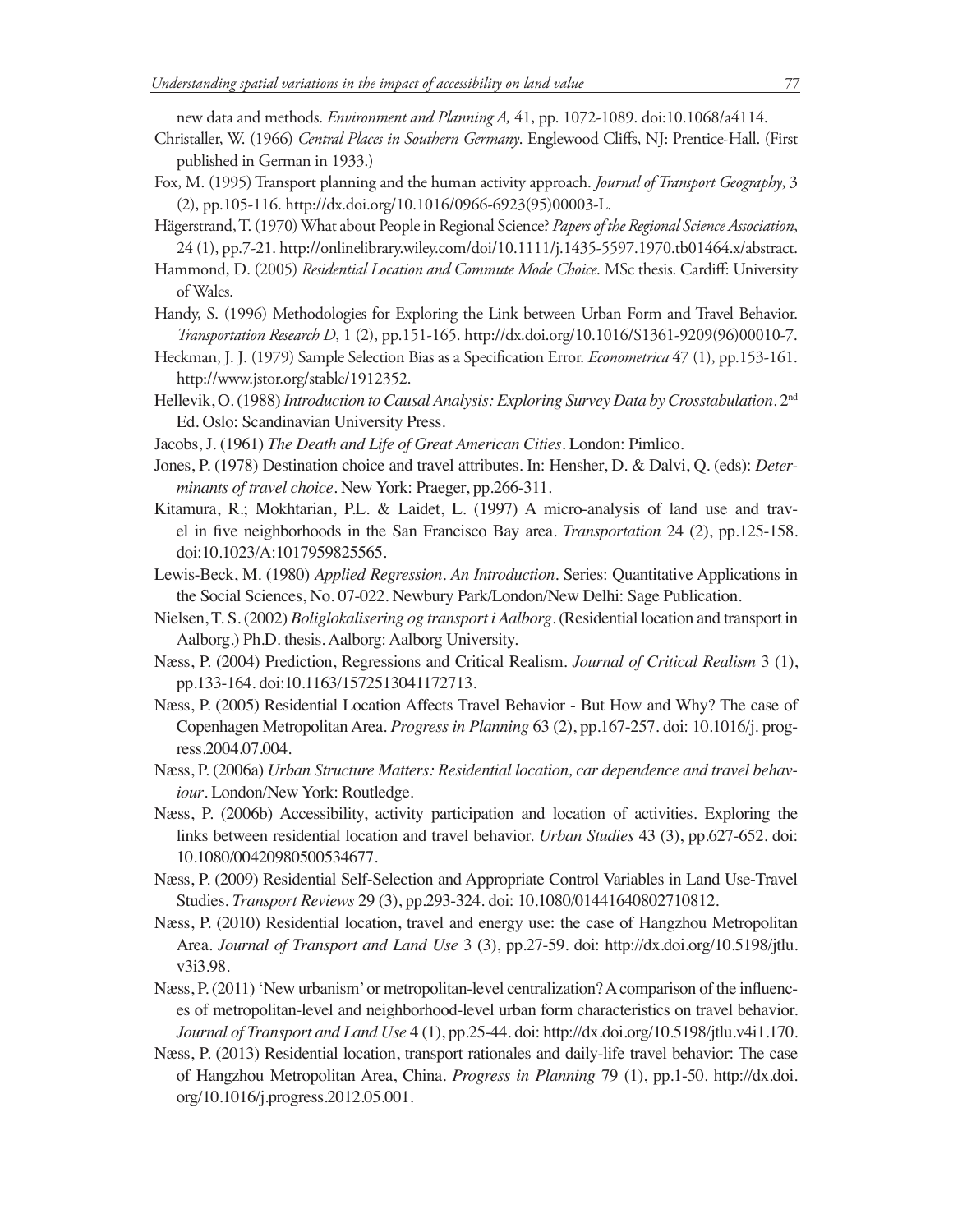- Næss, P. & Jensen, O. B. (2000) *Boliglokalisering og transport i Frederikshavn*. (Residential location and transport in Frederikshavn.) ISP publications no. 256. Aalborg: Aalborg University.
- Næss, P. & Jensen, O. B. (2004) Urban Structure Matters, Even in a Small Town. *Journal of Environmental Planning and Management*, 47 (1), pp.35-56. doi:10.1080/0964056042000189790.
- Næss, P. & Jensen, O. B. (2005) *Bilringene og cykelnavet: Boliglokalisering, bilafhængighed og transportadfærd i Hovedstadsområdet*. (The car tires and the bike hub: Residential location, car dependency and travel behavior in Copenhagen Metropolitan Area.) Aalborg: Aalborg University Press.
- Næss, P.; Næss, T. & Strand, A. (2011) Oslo's farewell to urban sprawl. *European Planning Studies* 19 (1), pp.113-139. doi:10.1080/09654313.2011.530395.
- Næss, P., Silva, C. & Pinho, P. (2011) *Residential location and travel in a polycentric city.* Paper presented at the World Symposium on Transport and Land Use Research, July 28, 2011 in Whistler, Canada.
- Pinho, P. & Silva, C. (eds.) (2015) *Mobility patterns and urban structure*. Farnham: Ashgate (forthcoming).
- Røe, P. G. (2001) *Storbymenneskets hverdagsreiser. Sammenhenger mellom bosted, livsstil og hverdagsreisepraksis i et senmoderne perspektiv*. Dr. Polit. thesis. Trondheim: Norwegian University of Technology and Science.
- Sayer, A. (1992) *Method in Social Science. A Realist approach*. 2nd Ed. London: Routledge.
- Schwanen, T. & Mokhtarian, P. L. (2004): The extent and determinants of dissonance between actual and preferred residential neighbourhood type. *Environment and Planning B*, 31, pp. 759- 784. doi:10.1068/b3039.
- Sletten, Ø. & Gulbrandsen, J. (2012) *Holdningsundersøkelse om bomring, trafikk og kollektivtilbud i Oslo og Akershus 1989-2012*. (Survey of attitudes regarding toll ring, traffic and public transport provision in Oslo and Akershus 1989-2013.) PROSAM report no. 199. Oslo: National Road Authority, Region East.
- Statens Vegvesen Region øst: *Trafikkregistreringer i Oslo og Akershus 2009*. (Traffic registrations in Oslo and Akershus 2009.) PROSAM report no. 185. Oslo: National Road Authority, Region East.
- Statistics Norway (2013) *Framskrevet folkemengde, etter region, tid og statistikkvariabel*. (Population forecast by region, time and statistical variable.) Oslo: Statistics Norway, accessed February 5, 2013 at https://www.ssb.no/statistikkbanken.
- Tillberg, K. (2001) *Barnfamiljers dagliga fritidsresor i bilsamhället ett tidspussel med geografiska og* könsmässiga variationer. Geografiska regionstudier nr. 43. Uppsala: Uppsala University.
- Tobler, W. (1970) A computer movie simulating urban growth in the Detroit region. *Economic Geography* 46 (2), pp.234-240.
- Van Acker, V. & Witlox, F. (2010) Car ownership as a mediating variable in car travel behavior research using a structural equation modelling approach to identify its dual relationship. *Journal of Transport Geography* 18(1), pp. 65-74. http://dx.doi.org/10.1016/j.jtrangeo.2009.05.006
- van Wee, B. (2009) Self-selection: A key to a better understanding of location choices, travel behaviour and transport externalities? *Transport Reviews*, 29 (3), pp.272-292. doi:10.1080/01441640902752961
- Van Wee, B. (2013) Land use and transport. In: van Wee, B.; Annema, J. A. & Banister, D. (eds.) *The transport system and transport policy. An introduction*. Cheltenham, UK and Northampton, USA: Edward Elgar Publishing, pp.78-100.
- Weaver, W. (1948): Science and complexity. *American Scientist* 36, pp.536-544.